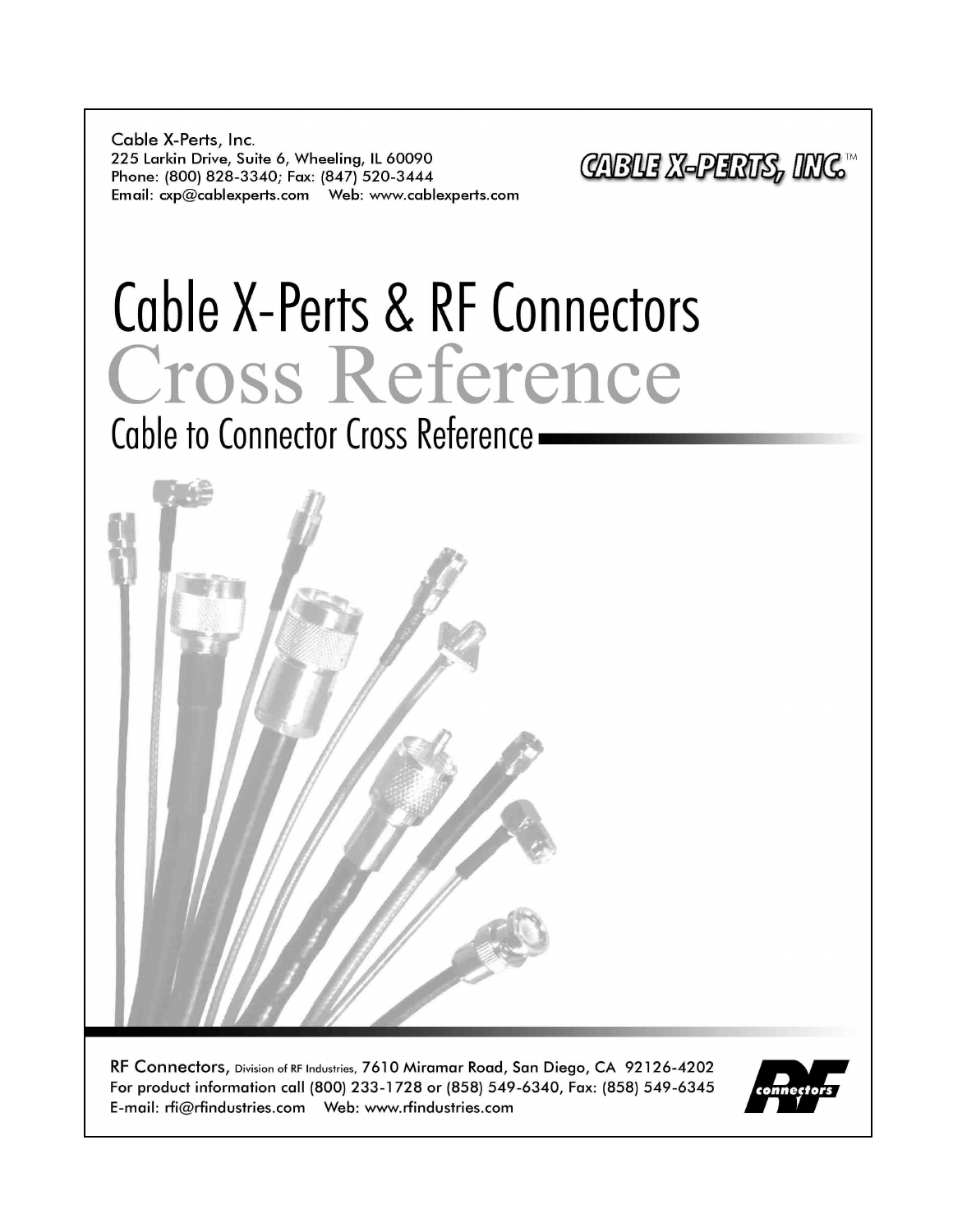# **HOW TO USE THIS MANUAL**

This manual is organized first by CABLE X-PERTS Cable groups and then by the types of RFI connectors available for each group. The connector lists are divided into subgroups by interface type.

Each connector listing contains the RFI part number, the description and the materials used for each connector. The materials listings consist of the body, shell, pin/contact, and dielectric.

The Cable Number Locator below is supplied for easy cross-referencing by cable part number to page number.

#### *Example:*

*You need to know if RFI has an N Male Clamp Solder Plug for CABLE X-PERTS CXP059.* 

*Refer to the table below for CABLE X-PERTS CXP059. Go to page 10. Under the heading for CABLE X-PERTS CXP059 you will find RFN-1904-1N and RFN-1904-1S.* 

From the description and the materials information you are able to determine if one of these connectors works for your application. The legend on page two explains the material codes used in this manual.

**Part numbers with an (\*) are special order only.** If you have special requirements, please contact RF Industries' sales department for assistance.

| Cable #       | Page # | Cable #        | Page # | Cable #       | Page # | Cable # | Page #         |
|---------------|--------|----------------|--------|---------------|--------|---------|----------------|
|               |        |                |        |               |        |         |                |
| 5915          | 13     | <b>CXP058A</b> | 4      | <b>LMR100</b> | 3      | TJ1188a | 3              |
| <b>CXP006</b> | 12     | <b>CXP059</b>  | 10     | <b>LMR200</b> | 8      | TJ1196a | $\overline{2}$ |
| <b>CXP008</b> | 12     | <b>CXP142</b>  |        | <b>LMR240</b> | 14     | TJ1316  | 3              |
| <b>CXP011</b> | 13     | <b>CXP174</b>  | 3      | LMR240UF      | 14     | TJ1393  | 12             |
| CXP08XB       | 14     | <b>CXP213</b>  | 11     | TJ1178        | 2      | TJ1400  |                |
| CXP08XC       | 14     | <b>CXP214</b>  | 11     | TJ1179        | 13     |         |                |
| <b>CXP058</b> | 4      | <b>CXP223</b>  |        | TJ1180        | 13     |         |                |

#### **Cable Number Locator**

*The information found in this guide was compiled using specifications that were current at the time of compilation. Please note that manufacturer's specifications are subject to change without notice. We therefore suggest that after using this guide to make your initial connector selections, you should obtain the latest product specifications from this cable manufacturer and RF Industries.*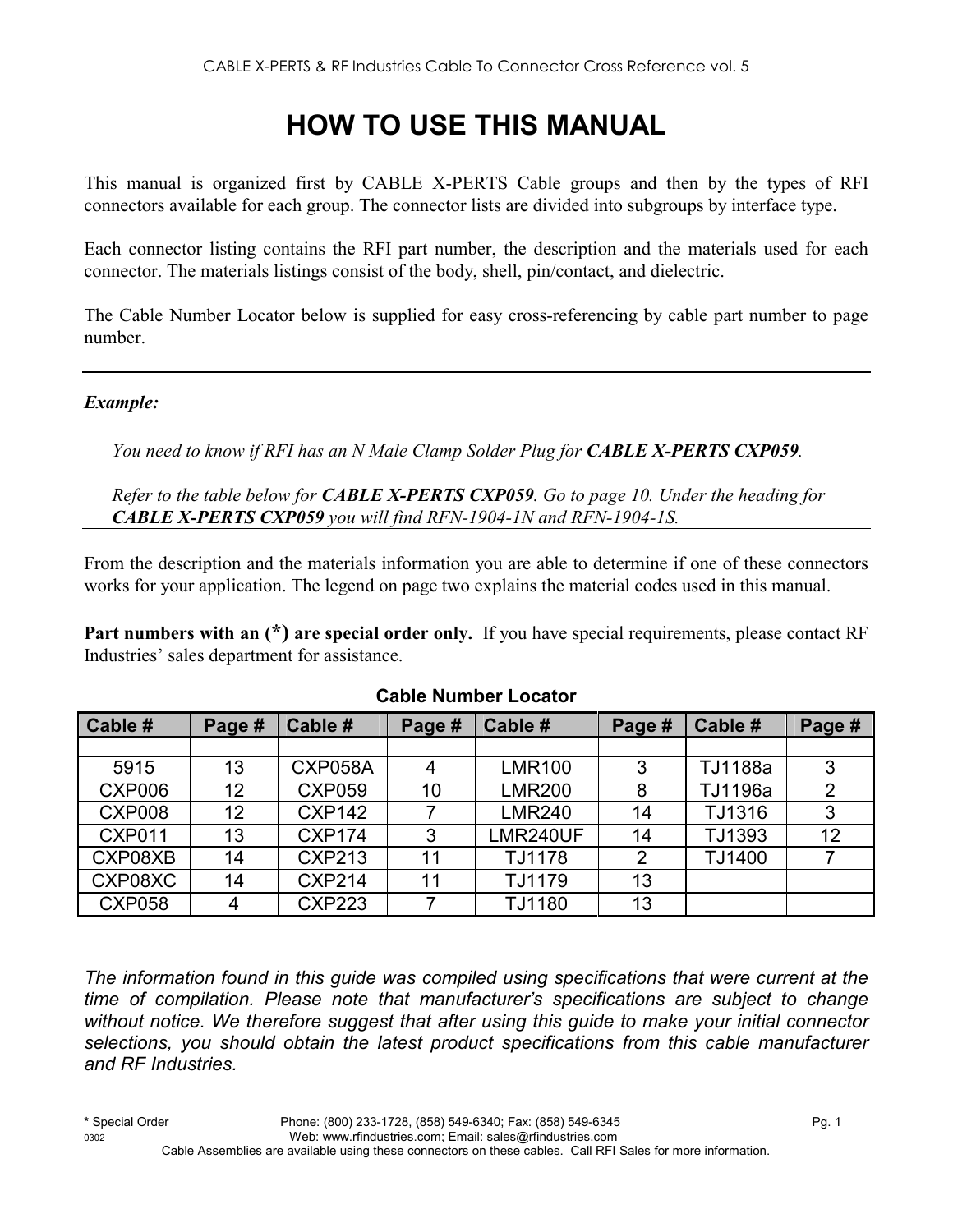# **CABLE X-PERTS & RF INDUSTRIES CABLE TO CONNECTOR CROSS REFERENCE**

| Legend                      |                             |                    |                                    |  |  |  |  |  |
|-----------------------------|-----------------------------|--------------------|------------------------------------|--|--|--|--|--|
| <b>BODY PLATING</b>         | <b>SHELL PLATING</b>        | <b>PIN/CONTACT</b> | <b>DIELECTRIC</b>                  |  |  |  |  |  |
| C - Chrome                  | C - Black Chrome            | $G -$ Gold         | <b>B</b> - Bakelite, Dap, Phenolic |  |  |  |  |  |
| $G - Gold$                  | $G - Gold$                  | $N - Nickel$       | <b>D</b> - Delrin, Polypropylene   |  |  |  |  |  |
| $N - Nickel$                | N - Nickel                  | $S - Silver$       | T-PTFF                             |  |  |  |  |  |
| $S - Silver$                | S - Silver                  |                    |                                    |  |  |  |  |  |
| <b>SS - Stainless Steel</b> | <b>SS - Stainless Steel</b> |                    |                                    |  |  |  |  |  |

#### **Cable X-Perts TJ1178, TJ1196a**

| <b>PART NUMBER</b> | <b>DESCRIPTION</b>                                           | <b>BODY</b>  | <b>SHELL</b>   | P/C         | <b>DIE</b>              |
|--------------------|--------------------------------------------------------------|--------------|----------------|-------------|-------------------------|
|                    | <b>BNC</b>                                                   |              |                |             |                         |
| RFB-1110-1A*       | BNC Male Right Angle Crimp Plug                              | N            | N              | G           | T                       |
| <b>RFB-1117-A</b>  | <b>BNC Female Crimp Bulkhead Jack</b>                        | N            | $\overline{a}$ | G           | $\overline{\mathsf{T}}$ |
|                    | МM                                                           |              |                |             |                         |
| <b>RFM-2100</b>    | MM Male Crimp Plug                                           | $\mathsf S$  | ---            | $\mathbf S$ | $\top$                  |
|                    | <b>TNC</b>                                                   |              |                |             |                         |
| RFT-1218-A*        | TNC Male Right Angle Crimp Plug                              | $\mathsf{N}$ | ${\sf N}$      | G           | $\top$                  |
|                    | <b>MC Card</b>                                               |              |                |             |                         |
| RMC-6010-A*        | MC Card Right Angle Crimp Plug                               | N            | ---            | G           | $\top$                  |
|                    | <b>MCX</b>                                                   |              |                |             |                         |
| <b>RMX-8000-A*</b> | MCX Male Crimp Plug                                          | ${\sf N}$    | $---$          | G           | $\sf T$                 |
| RMX-8010-A*        | MCX Male Right Angle Crimp Plug                              | Ν            | ---            | G           | T                       |
| RMX-8010-1A*       | MCX Male Right Angle Crimp Plug                              | G            | ---            | G           | T                       |
|                    | <b>MMCX</b>                                                  |              |                |             |                         |
| RMX-9000-1A        | <b>MMCX Crimp Plug</b>                                       | G            | ---            | G           | T                       |
| RMX-9010-A*        | MMCX Right Angle Crimp Plug                                  | N            | ---            | G           | T                       |
| RMX-9010-1A        | MMCX Right Angle Crimp Plug                                  | G            | ---            | G           | T                       |
|                    | <b>Reverse Polarity</b>                                      |              |                |             |                         |
| RP-1212-A*         | TNC Reverse Polarity Bulkhead Crimp Jack (Male Contact)      | N            | ---            | G           | $\sf T$                 |
| RSA-3252-A-4       | SMA Reverse Polarity Bulkhead Crimp Jack (Male Contact)      | N            | ---            | G           | T                       |
| RSA-3252-A-05*     | SMA Reverse Polarity Bulkhead Crimp Jack (Male Contact)      | SS           | ---            | G           | T                       |
| RSA-3260-A-04*     | SMA Reverse Polarity 2-Hole Flange Crimp Jack (Male Contact) | N            | $---$          | G           | $\mathsf T$             |
| RSA-3260-A-05*     | SMA Reverse Polarity 2-Hole Flange Crimp Jack (Male Contact) | SS           |                | G           | T                       |
|                    | <b>SMA</b>                                                   |              |                |             |                         |
| <b>RSA-3000-A</b>  | SMA Male Crimp Plug                                          | N            | N              | G           | Τ                       |
| RSA-3010-A*        | SMA Male Right Angle Crimp Plug                              | N            | N              | G           | $\mathsf T$             |
| <b>RSA-3252-A</b>  | SMA Female Rear Mount Bulkhead Jack                          | N            | ---            | G           | T                       |
|                    | <b>SMB</b>                                                   |              |                |             |                         |
| <b>RSB-4000-A*</b> | SMB Male Crimp Plug                                          | N            | ---            | G           | $\mathsf{T}$            |
|                    | <b>Reverse Thread</b>                                        |              |                |             |                         |
| RT-3000-A*         | SMA Reverse Thread Crimp Plug                                | N            | ${\sf N}$      | G           | T                       |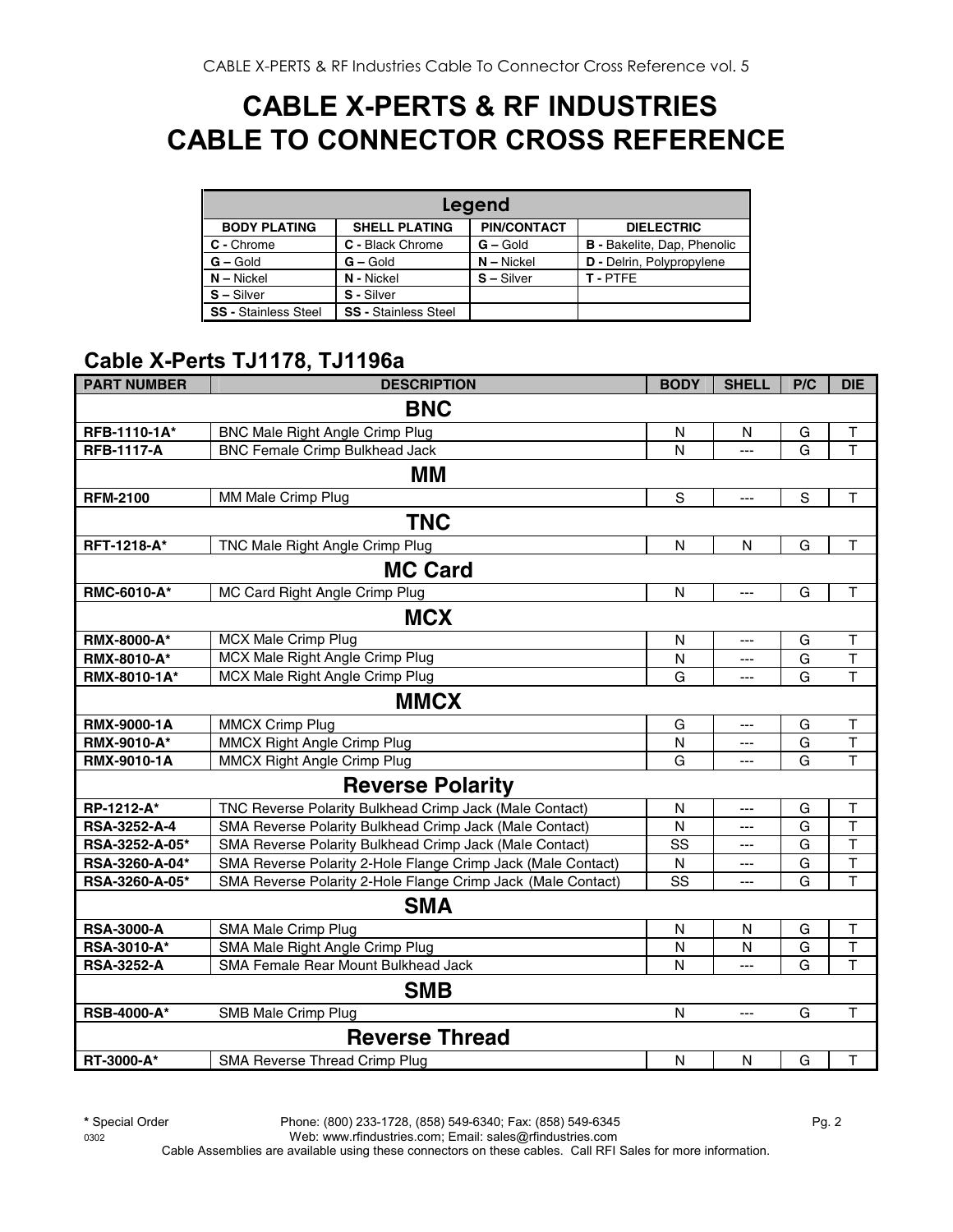#### **Cable X-Perts CXP174, LMR100, TJ1188a, TJ1316**

| <b>PART NUMBER</b> | <b>DESCRIPTION</b>                                         | <b>BODY</b>  | <b>SHELL</b> | P/C | <b>DIE</b>              |
|--------------------|------------------------------------------------------------|--------------|--------------|-----|-------------------------|
|                    | 1.0/2.3                                                    |              |              |     |                         |
| RF123-7000-B       | 1.0/2.3 Series Male Snap-On Crimp Plug                     | N            | ---          | G   | $\top$                  |
| RF123-7001-B       | 1.0/2.3 Series Male Slide-On Crimp Plug                    | N            | ---          | G   | T                       |
| RF123-7002-B       | 1.0/2.3 Series Male Screw-On Crimp Plug                    | N            | ---          | G   | $\mathsf T$             |
| RF123-7050-1B      | 1.0/2.3 Series Female Slide-On Crimp Jack                  | G            | ---          | G   | $\overline{\mathsf{T}}$ |
| RF123-7052-1B      | 1.0/2.3 Series Female Crimp Bulkhead Jack                  | G            | ---          | G   | $\overline{\mathsf{T}}$ |
|                    | <b>BNC</b>                                                 |              |              |     |                         |
| <b>RFB-1100-B</b>  | <b>BNC Male Clamp Solder Plug</b>                          | N            | N            | G   | $\top$                  |
| RFB-1106-5         | BNC Male Crimp Plug (Large Ferrule)                        | N            | N            | G   | $\mathsf{T}$            |
| RFB-1106-6         | <b>BNC Male Crimp Plug (Small Ferrule)</b>                 | N            | N            | G   | $\overline{\mathsf{T}}$ |
| <b>RFB-1110-B</b>  | BNC Male R/A Crimp Plug                                    | N            | N            | G   | T                       |
| RFB-1116-B-03      | BNC Female Crimp Front-Mount Bulkhead Jack                 | ${\sf N}$    | ---          | G   | $\overline{\mathsf{T}}$ |
| <b>RFB-1117-BT</b> | BNC Female Crimp Rear-Mount Bulkhead, Panel Thickness .200 | N            | ---          | G   | $\mathsf T$             |
| RFB-1117-BT-03     | BNC Female Crimp Rear-Mount Bulkhead, Panel Thickness .140 | N            | ---          | G   | $\top$                  |
| <b>RFB-1123-B</b>  | <b>BNC Female Crimp Socket Jack</b>                        | N            | ---          | G   | T                       |
|                    | <b>FME</b>                                                 |              |              |     |                         |
| <b>RFE-6000-B</b>  | FME Male Crimp Plug                                        | $\mathsf{N}$ | N            | G   | $\mathsf{T}$            |
|                    | МM                                                         |              |              |     |                         |
| RFM-2100-1         | MM Male Crimp Plug                                         | S            | ---          | S   | $\mathsf T$             |
|                    | N                                                          |              |              |     |                         |
| RFN-1005-B-03      | N Male Crimp Plug                                          | N            | N            | G   | $\mathsf T$             |
| RFN-1009-B-03*     | N Male Right Angle Crimp Plug, Square Body                 | N            | N            | G   | $\mathsf{T}$            |
| RFN-1022-18        | N Female Crimp Bulkhead Rear-Mount Jack                    | N            | ---          | G   | $\mathsf{T}$            |
| RFN-1022-8         | N Female Crimp Bulkhead Rear-Mount Jack w/ O-Ring          | N            | ---          | G   | $\top$                  |
| <b>RFN-1027-B</b>  | N Female Crimp Jack                                        | S            |              | G   | T                       |
|                    | <b>Modified Shell TNC</b>                                  |              |              |     |                         |
| <b>RFS-2002</b>    | Modified TNC Male Clamp Plug w/ Extended Threads           | N            | ---          | G   | D                       |
|                    | <b>TNC</b>                                                 |              |              |     |                         |
| RFT-1201-1B*       | <b>TNC Male Clamp Plug</b>                                 | N            | N            | G   | $\top$                  |
| RFT-1202-3         | <b>TNC Male Crimp Plug</b>                                 | N            | N            | G   | D                       |
| <b>RFT-1212-B</b>  | TNC Female Crimp Rear-Mount Bulkhead                       | N            | ---          | G   | D                       |
|                    | <b>Mini-UHF</b>                                            |              |              |     |                         |
| <b>RFU-600-3</b>   | Mini-UHF Male Crimp Plug                                   | N            | N            | G   | T                       |
| RFU-600-10B*       | Mini-UHF Male Right Angle Crimp Plug                       | N            | N            | G   | $\overline{\mathsf{T}}$ |
| <b>RFU-601-3</b>   | Mini-UHF Female Crimp Jack                                 | N            | ---          | G   | Τ                       |
| RFU-617-01         | Mini-UHF Female Crimp Rear-Mount Bulkhead with Hardware    | N            | ---          | G   | D                       |
| <b>RFU-617-B</b>   | Mini-UHF Female Crimp Rear-Mount Bulkhead                  | ${\sf N}$    | ---          | G   | D                       |
|                    | <b>MC Card</b>                                             |              |              |     |                         |
| RMC-6000-B*        | MC Card Straight Crimp Plug                                | N            | ---          | G   | Τ                       |
| <b>RMC-6010-B</b>  | MC Card Right Angle Crimp Plug                             | N            | ---          | G   | T                       |
|                    | <b>MCX</b>                                                 |              |              |     |                         |
| <b>RMX-8000-B</b>  | MCX Male Crimp Plug                                        | ${\sf N}$    | ---          | G   | $\top$                  |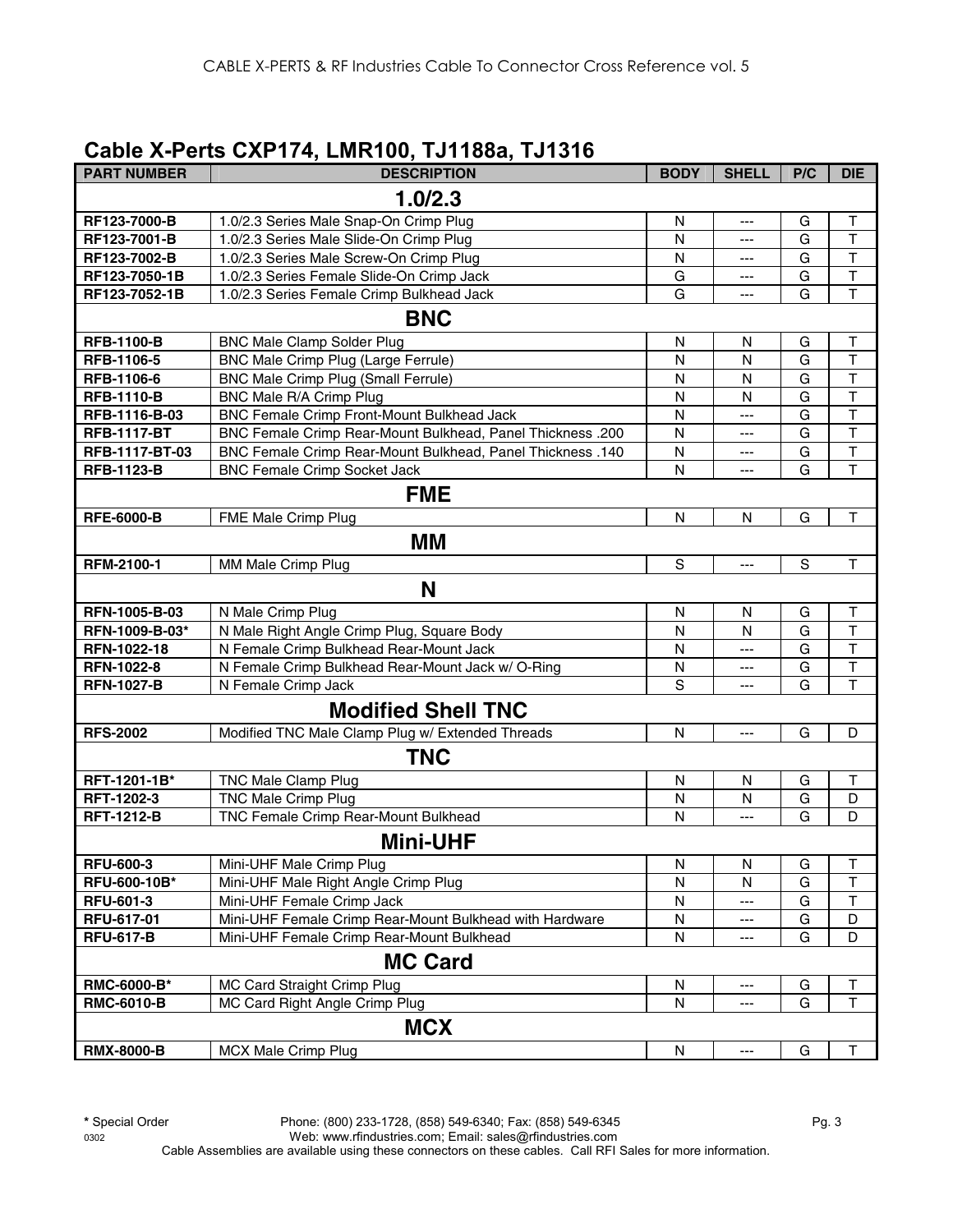| <b>RMX-8000-1B</b> | MCX Male Crimp Plug             | G | $--$  | G |  |
|--------------------|---------------------------------|---|-------|---|--|
| <b>RMX-8010-B</b>  | MCX Male Right Angle Crimp Plug | N | $---$ | G |  |
| <b>RMX-8010-1B</b> | MCX Male Right Angle Crimp Plug | G | $--$  | G |  |
|                    | <b>MMCX</b>                     |   |       |   |  |
| <b>RMX-9000-1B</b> | MMCX Male Crimp Plug            | G | $---$ | G |  |

| <b>PART NUMBER</b>      | <b>DESCRIPTION</b>                                             | <b>BODY</b>  | <b>SHELL</b> | P/C | <b>DIE</b>              |  |  |  |
|-------------------------|----------------------------------------------------------------|--------------|--------------|-----|-------------------------|--|--|--|
| <b>RMX-9010-1B</b>      | MMCX Male Right Angle Crimp Plug                               | G            |              | G   | Т                       |  |  |  |
| RMX-9050-1B             | <b>MMCX Female Crimp Jack</b>                                  | G            | ---          | G   | T                       |  |  |  |
| <b>Reverse Polarity</b> |                                                                |              |              |     |                         |  |  |  |
| <b>RP-1117-BT</b>       | <b>BNC Reverse Polarity Crimp Bulkhead Jack (Male Contact)</b> | N            | N            | G   | $\mathsf T$             |  |  |  |
| RP-1202-1B              | TNC Reverse Polarity Crimp Plug (Female Contact)               | N            | N            | G   | T                       |  |  |  |
| <b>RP-1212-B</b>        | TNC Reverse Polarity Rear-Mount Crimp B/H Jack (Male Contact)  | N            | N            | G   | T                       |  |  |  |
| <b>RP-1216-B</b>        | TNC Reverse Polarity Crimp Jack (Male Contact)                 | $\mathsf{N}$ | ---          | G   | $\overline{\mathsf{T}}$ |  |  |  |
| <b>RP-3000-B</b>        | SMA Reverse Polarity Crimp Plug (Female Contact)               | $\mathsf{N}$ | N            | G   | $\overline{\mathsf{T}}$ |  |  |  |
| RP-3000-1B              | SMA Reverse Polarity Crimp Plug (Female Contact)               | G            | G            | G   | $\overline{\mathsf{T}}$ |  |  |  |
| RP-3010-1B              | SMA Reverse Polarity Right Angle Crimp Plug (Female Contact)   | G            | G            | G   | $\overline{\mathsf{T}}$ |  |  |  |
| RP-3050-1B              | SMA Reverse Polarity Female Crimp Jack (Male Contact)          | G            | G            | G   | $\overline{\mathsf{T}}$ |  |  |  |
| RP-3252-1B              | SMA Reverse Polarity Crimp Bulkhead Jack (Male Contact)        | G            | G            | G   | T                       |  |  |  |
| <b>RP-4252-B</b>        | SMB Reverse Polarity Crimp Bulkhead Jack (Female Contact)      | $\mathsf{N}$ | ---          | G   | $\overline{\mathsf{T}}$ |  |  |  |
|                         | <b>SMA</b>                                                     |              |              |     |                         |  |  |  |
| <b>RSA-3000-1B</b>      | SMA Male Crimp Plug                                            | G            | G            | G   | T                       |  |  |  |
| <b>RSA-3000-B</b>       | SMA Male Crimp Plug                                            | N            | N            | G   | $\overline{\mathsf{T}}$ |  |  |  |
| <b>RSA-3000-B-SS</b>    | SMA Male Crimp Plug                                            | SS           | SS           | G   | $\overline{\mathsf{T}}$ |  |  |  |
| RSA-3000-1B-03          | SMA Male Crimp Plug                                            | G            | SS           | G   | $\mathsf T$             |  |  |  |
| RSA-3000-7-B*           | SMA Male Crimp Plug                                            | SS           | SS           | G   | $\mathsf T$             |  |  |  |
| <b>RSA-3010-1B</b>      | SMA Male Right Angle Crimp Plug                                | G            | G            | G   | $\overline{\mathsf{T}}$ |  |  |  |
| RSA-3010-1B-04          | SMA Male Right Angle Crimp Plug                                | G            | SS           | G   | $\overline{\mathsf{T}}$ |  |  |  |
| <b>RSA-3010-B</b>       | SMA Male Right Angle Crimp Plug                                | N            | N            | G   | $\overline{\mathsf{T}}$ |  |  |  |
| <b>RSA-3010-B-SS</b>    | SMA Male Right Angle Crimp Plug                                | SS           | SS           | G   | $\overline{\mathsf{T}}$ |  |  |  |
| <b>RSA-3050-1B</b>      | SMA Female Crimp Jack                                          | G            | G            | G   | $\overline{\mathsf{T}}$ |  |  |  |
| <b>RSA-3050-B</b>       | SMA Female Crimp Jack                                          | N            | N            | G   | T                       |  |  |  |
| <b>RSA-3100-B</b>       | SMA Male Clamp Solder Plug                                     | N            | N            | G   | $\overline{\mathsf{T}}$ |  |  |  |
| <b>RSA-3110-B</b>       | SMA Male Right Angle Clamp Plug                                | $\mathsf{N}$ | ${\sf N}$    | G   | $\overline{\mathsf{T}}$ |  |  |  |
| <b>RSA-3252-B</b>       | SMA Female Bulkhead, W/O Gasket                                | N            | N            | G   | T                       |  |  |  |
| RSA-3252-B-03           | SMA Female Bulkhead, W/ Gasket                                 | N            | N            | G   | $\overline{\mathsf{T}}$ |  |  |  |
|                         | <b>SMB</b>                                                     |              |              |     |                         |  |  |  |
| <b>RSB-4000-B</b>       | <b>SMB Crimp Plug</b>                                          | N            | ---          | G   | T                       |  |  |  |
| <b>RSB-4000-B-03</b>    | SMB Crimp Plug (See Catalog)                                   | N            | ---          | G   | $\mathsf T$             |  |  |  |
| <b>RSB-4000-1B</b>      | <b>SMB Crimp Plug</b>                                          | G            | ---          | G   | $\overline{\mathsf{T}}$ |  |  |  |
| <b>RSB-4010-B</b>       | SMB Right Angle Crimp Plug                                     | N            | ---          | G   | $\overline{\mathsf{T}}$ |  |  |  |
| <b>RSB-4010-1B</b>      | SMB Right Angle Crimp Plug                                     | G            | $---$        | G   | $\overline{\mathsf{T}}$ |  |  |  |
| <b>RSB-4050-B</b>       | SMB Crimp Jack                                                 | N            | ---          | G   | I.                      |  |  |  |
| <b>RSB-4050-1B</b>      | <b>SMB Crimp Jack</b>                                          | G            | ---          | G   | T                       |  |  |  |
| <b>RSB-4055-1B</b>      | SMB Right Angle Crimp Jack                                     | G            | ---          | G   | Τ                       |  |  |  |
| <b>RSB-4100-B</b>       | <b>SMB Clamp Plug</b>                                          | N            | ---          | G   | T                       |  |  |  |
| <b>RSB-4252-B</b>       | SMB Jack, Crimp Bulkhead, Rear-Mount, W/ D-Flat                | N            | ---          | G   | T                       |  |  |  |
|                         | <b>Reverse Thread</b>                                          |              |              |     |                         |  |  |  |
| RT-3252-1B-04           | SMA Reverse Thread Female Crimp                                | N            | ---          | G   | Τ                       |  |  |  |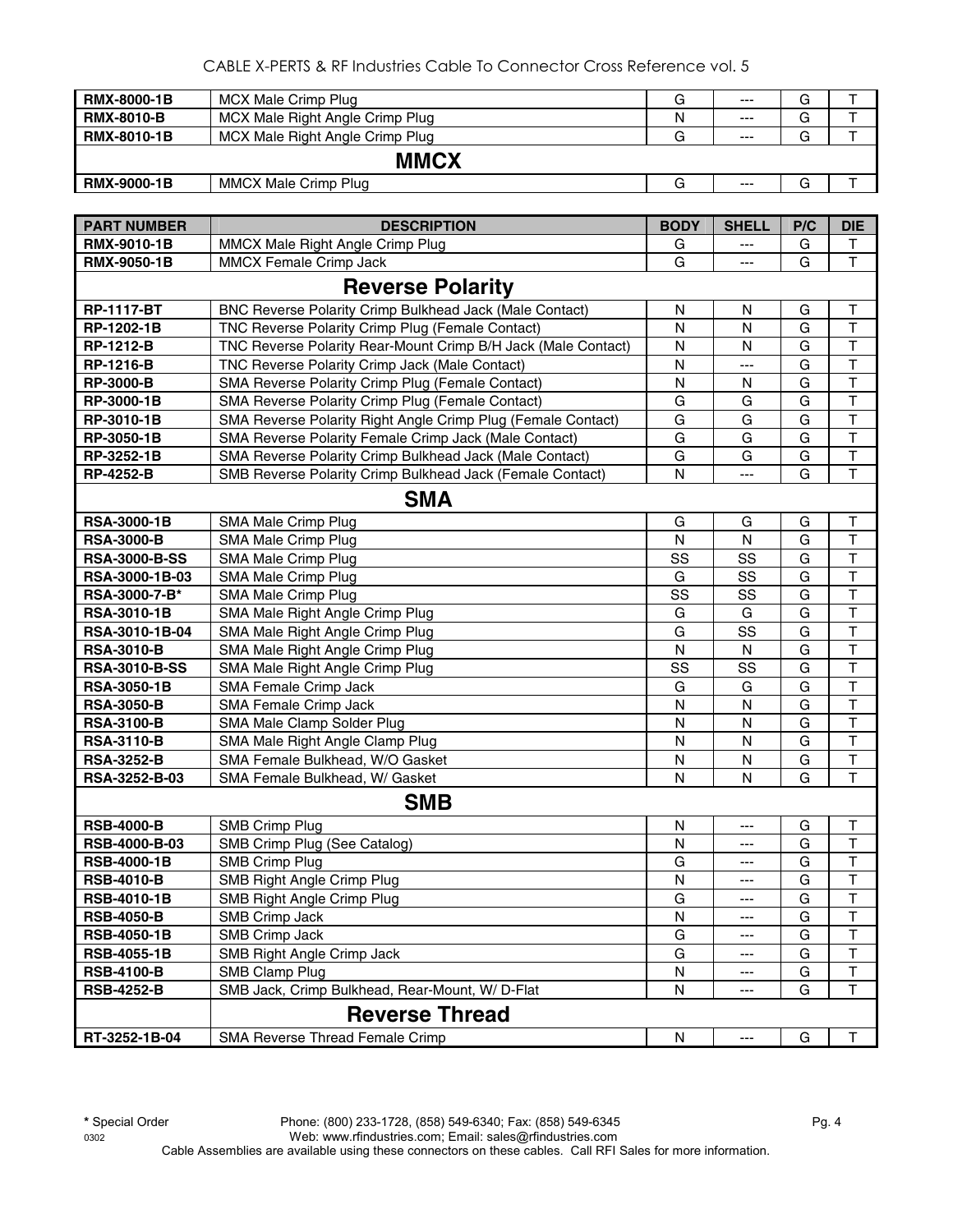## **Cable X-Perts CXP058, CXP058A**

| <b>PART NUMBER</b>  | <b>DESCRIPTION</b>                                                                | <b>BODY</b>    | <b>SHELL</b>   | P/C            | <b>DIE</b>              |
|---------------------|-----------------------------------------------------------------------------------|----------------|----------------|----------------|-------------------------|
|                     | <b>BNC</b>                                                                        |                |                |                |                         |
| RFB-1100-2          | BNC Male Clamp Solder Plug (Captive Pin); UG-88D/U                                | N              | N              | G              | D                       |
| <b>RFB-1100-2ST</b> | BNC Clamp Solder Plug(Captive Pin); UG-88/U, C/U, D/U, E/U                        | S              | S              | G              | $\mathsf T$             |
| <b>RFB-1102-T</b>   | <b>BNC Male Solderless Plug</b>                                                   | N              | N              | S              | $\top$                  |
| <b>RFB-1104</b>     | <b>BNC Male Twist-on Plug</b>                                                     | N              | N              | $\mathbf S$    | D                       |
| RFB-1106-2          | BNC Male Crimp Plug; UG-1785/U                                                    | N              | N              | G              | D                       |
| <b>RFB-1106-2ST</b> | BNC Male Crimp Plug; UG-1785/U                                                    | S              | S              | G              | $\mathsf{T}$            |
| <b>PART NUMBER</b>  | <b>DESCRIPTION</b>                                                                | <b>BODY</b>    | <b>SHELL</b>   | P/C            | <b>DIE</b>              |
| <b>RFB-1106-2T</b>  | BNC Male Crimp Plug; UG-1785/U                                                    | N              | N              | G              | Τ                       |
| RFB-1106-9          | BNC Male Q/D Univ. Crimp Plug; for BNC, TNC, & N Female                           | N              | N              | G              | D                       |
| RFB-1106-C-03       | <b>BNC Male Crimp with BeCu Contact</b>                                           | ${\sf N}$      | $\mathsf{N}$   | G              | D                       |
| RFB-1110-C-04       | <b>BNC Male Right Angle Clamp Plug</b>                                            | $\mathbf S$    | S              | G              | $\overline{\mathsf{T}}$ |
| <b>RFB-1110-S</b>   | BNC Male Right Angle Solder Plug; UG-913/U, A/U                                   | S              | S              | $\overline{s}$ | $\overline{\mathsf{T}}$ |
| RFB-1110-1          | <b>BNC Male Right Angle Crimp Plug</b>                                            | N              | N              | G              | $\overline{\mathsf{T}}$ |
| RFB-1110-C-04       | <b>BNC Male Right Angle Clamp Plug</b>                                            | $\overline{s}$ | $\overline{s}$ | G              | $\overline{\mathsf{T}}$ |
| <b>RFB-1117</b>     | <b>BNC Female Crimp Bulkhead Jack</b>                                             | $\mathsf{N}$   | $\overline{a}$ | G              | D                       |
| <b>RFB-1121</b>     | <b>BNC Female Twist-on Jack</b>                                                   | N              | $---$          | S              | D                       |
| RFB-1123-1          | <b>BNC Female Crimp Jack</b>                                                      | $\mathsf{N}$   | ---            | G              | $\overline{\mathsf{T}}$ |
| <b>RFB-1160</b>     | BNC Wall Plate Flush Mount Crimp Jack                                             | $\mathsf{N}$   | ---            | G              | D                       |
| <b>RFB-1161</b>     | BNC Wall Plate Flush Mount Twist on Jack                                          | N              | ---            | G              | D                       |
|                     | <b>7/16 Din</b>                                                                   |                |                |                |                         |
| RFD-1600-2-C        | 7/16 Din Male Clamp Plug Combo Straight or Right Angle                            | $\mathbb S$    | S              | S              | $\mathsf T$             |
| RFD-1605-2-C        | 7/16 Din Male Crimp Plug Combo Straight or Right Angle                            | $\mathbf S$    | S              | $\overline{s}$ | $\overline{\mathsf{T}}$ |
| RFD-1625-2-C        | 7/16 Din Female Clamp Jack Combo Straight or Right Angle                          | $\mathbf S$    | ---            | $\overline{s}$ | $\overline{\mathsf{T}}$ |
| RFD-1630-2-C        | 7/16 Din Female Crimp Jack Combo Straight or Right Angle                          | $\mathbf S$    | ---            | S              | $\overline{\mathsf{T}}$ |
| RFD-1641-2-C*       | 7/16 Din Female 4-Hole Flange Clamp Panel Mount, Combo                            | S              | ---            | S              | $\overline{\mathsf{T}}$ |
|                     | Straight or Right Angle                                                           |                |                |                |                         |
| RFD-1642-2-C*       | 7/16 Din Female 4-Hole Flange Crimp Panel Mount, Combo<br>Straight or Right Angle | $\mathbf S$    | ---            | S              | T                       |
|                     | <b>FME</b>                                                                        |                |                |                |                         |
| <b>RFE-6000-C</b>   | FME Male Crimp                                                                    | N              | ---            | G              | $\mathsf T$             |
| RFE-6000-6C*        | FME Male Crimp, Black                                                             | C              | ---            | G              | $\mathsf{T}$            |
| <b>RFE-6050-C</b>   | <b>FME Female Crimp</b>                                                           | N              | ---            | G              | $\top$                  |
| RFE-6050-6C*        | FME Female Crimp, Black                                                           | $\mathsf C$    | ---            | G              | $\mathsf T$             |
|                     | N                                                                                 |                |                |                |                         |
| <b>RFN-1000-N</b>   | N Male Solder Clamp Plug; UG-536 B/U                                              | N              | N              | G              | $\mathsf T$             |
| <b>RFN-1000-1S</b>  | N Male Solder Clamp Plug; UG-536 A/U                                              | S              | $\mathbf S$    | G              | $\top$                  |
| <b>RFN-1001-S</b>   | N Male Solder Plug                                                                | S              | S              | G              | $\sf T$                 |
| <b>RFN-1005-2N</b>  | N Male Crimp Plug                                                                 | N              | N              | G              | $\sf T$                 |
| <b>RFN-1005-3C</b>  | N Male Crimp Plug                                                                 | ${\sf S}$      | $\mathbf S$    | G              | $\mathsf T$             |
| <b>RFN-1005-5</b>   | N Male Crimp Plug (Quick Disconnect)                                              | S              | S              | G              | $\sf T$                 |
| <b>RFN-1009-C</b>   | N Male Right Angle Crimp Plug                                                     | S              | $\mathbf S$    | G              | T                       |
| RFN-1009-C-03       | N Male Right Angle Crimp Plug, Square Body                                        | $\mathbf S$    | S              | G              | $\top$                  |
| RFN-1021-6          | N Female Chassis, 4-Hole Flange, Solder Clamp                                     | ${\mathsf S}$  | ---            | G              | $\top$                  |
| RFN-1022-8-C        | N Female Crimp Blkhd, Rear Mount w/ O-Ring, for RG-58/U                           | N              | $---$          | G              | T                       |
| <b>RFN-1025-1</b>   | N Female Cable Clamp Jack; UG-536B/U                                              | S              | ---            | G              | $\top$                  |
| <b>RFN-1027</b>     | N Female Crimp Cable Jack                                                         | S              | ---            | G              | $\mathsf T$             |
|                     | <b>Modified Shell SMA</b>                                                         |                |                |                |                         |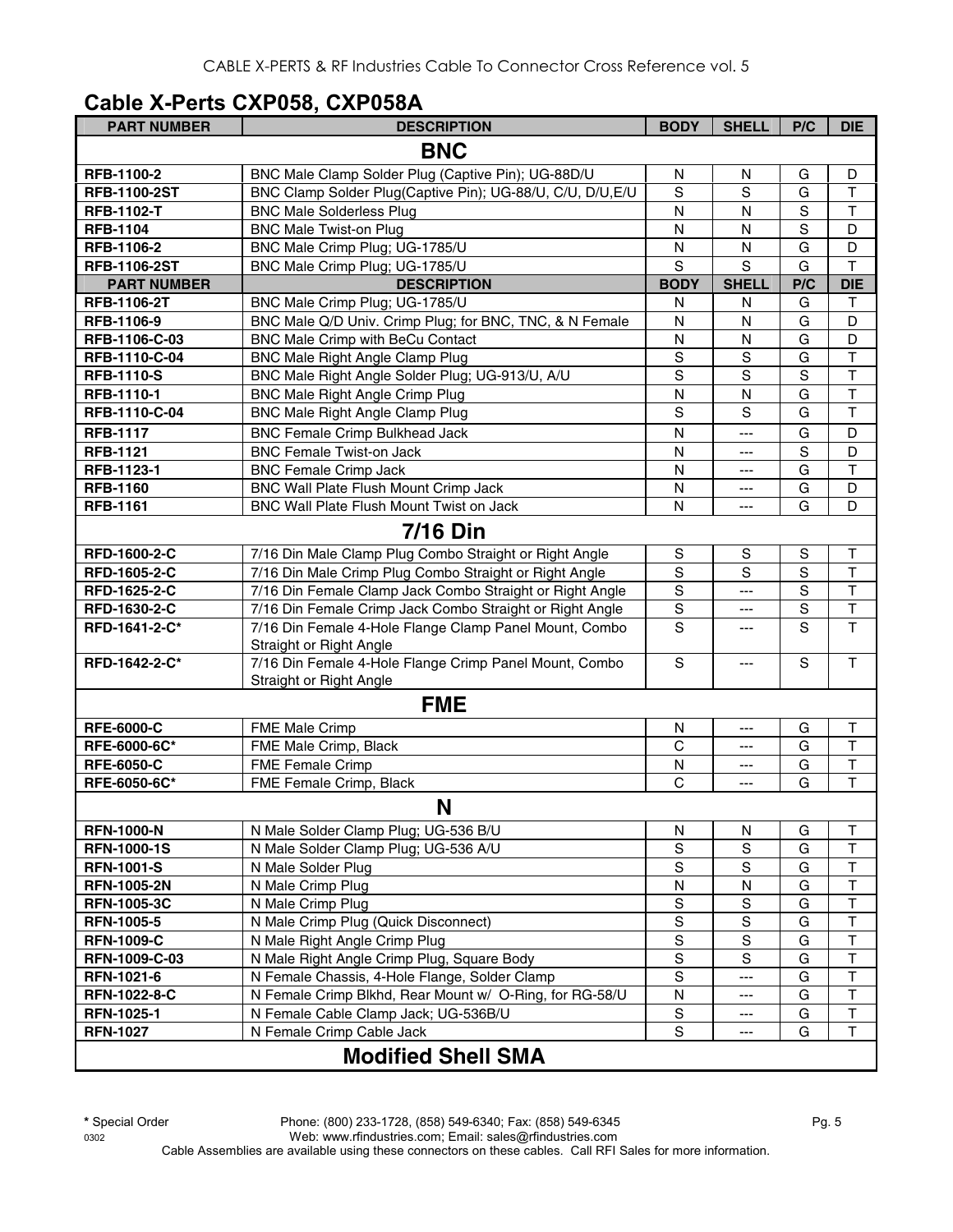| <b>RFS-2006</b>    | SMA Male Right Angle Crimp with Modified Shell                      | N            | $\overline{a}$ | G             | T                       |  |  |
|--------------------|---------------------------------------------------------------------|--------------|----------------|---------------|-------------------------|--|--|
| <b>TNC</b>         |                                                                     |              |                |               |                         |  |  |
| <b>RFT-1200</b>    | TNC Male Clamp Solder Plug; MS39012/26-0101                         | N            | N              | S             | Τ                       |  |  |
| RFT-1202-2         | TNC Male Crimp Plug (Captive Pin); MS39012/26-0011                  | N            | $\mathsf{N}$   | G             | D                       |  |  |
| <b>RFT-1202-2B</b> | TNC Male Crimp Plug (Black Body); MS39012/26-001                    | $\mathsf{C}$ | $\mathsf{C}$   | G             | D                       |  |  |
| <b>RFT-1202-2T</b> | TNC Male Crimp Plug (Captive Pin); MS39012/26-0011                  | N            | N              | G             | $\mathsf{T}$            |  |  |
| RFT-1202-5         | TNC Male Crimp Plug; (Quick Disconnect)                             | N            | N              | G             | D                       |  |  |
| <b>RFT-1204</b>    | <b>TNC Male Solderless Plug</b>                                     | N            | $\mathsf{N}$   | $\mathbf S$   | D                       |  |  |
| <b>RFT-1206</b>    | TNC Male Twist on Plug; AMP 2221983-7                               | N            | N              | S             | D                       |  |  |
| <b>RFT-1212</b>    | TNC Female Crimp Bulkhead Jack; MS39012/23329/4-14                  | N            | $\overline{a}$ | G             | D                       |  |  |
| <b>RFT-1214</b>    | TNC Female Twist on Cable Jack                                      | $\mathsf{N}$ | ---            | S             | D                       |  |  |
| RFT-1216-1         | TNC Female Crimp Cable Jack; MS39012/27-0504                        | N            | ---            | G             | D                       |  |  |
| <b>RFT-1218</b>    | TNC Male R/A Crimp Plug; MS39012/30-0504                            | N            | N              | G             | T                       |  |  |
| <b>PART NUMBER</b> | <b>DESCRIPTION</b>                                                  | <b>BODY</b>  | <b>SHELL</b>   | P/C           | <b>DIE</b>              |  |  |
|                    | <b>UHF</b>                                                          |              |                |               |                         |  |  |
| <b>RFU-500</b>     | UHF Solder Plug; PL-259; Use with RFU-530 Reducer                   | S            | N              | ${\mathsf S}$ | Dap                     |  |  |
| <b>RFU-501</b>     | UHF Solder Plug; PL-259; Use with RFU-530-S Reducer                 | S            | S              | S             | т                       |  |  |
| <b>RFU-504</b>     | UHF Male Push on Ferrule (No Installation Tools); PL-259            | N            | N              | ${\mathsf S}$ | Dap                     |  |  |
| <b>RFU-505</b>     | <b>UHF Male Crimp Plug</b>                                          | N            | ${\sf N}$      | S             | Dap                     |  |  |
| <b>RFU-505-ST</b>  | <b>UHF Male Crimp Plug</b>                                          | S            | S              | S             | $\mathsf T$             |  |  |
| <b>RFU-505-5</b>   | UHF Male Crimp Plug (Short Crimp)                                   | N            | $\mathsf{N}$   | ${\sf N}$     | D                       |  |  |
| <b>RFU-520</b>     | UHF Female Cable Clamp Jack                                         | N            | $---$          | S             | $\mathsf{T}$            |  |  |
| <b>RFU-527</b>     | <b>UHF Female Crimp</b>                                             | N            | N              | $\mathbf S$   | D                       |  |  |
| <b>RFU-527-T</b>   | <b>UHF Female Crimp Jack</b>                                        | N            | $\overline{a}$ | S             | $\mathsf T$             |  |  |
| <b>RFU-530</b>     | Adapter/Reducer; Use with RFU-500                                   | N            | ---            | $---$         | ---                     |  |  |
| <b>RFU-530-S</b>   | Adapter/Reducer; Use with RFU-501                                   | S            | $---$          | ---           | ---                     |  |  |
| <b>RFU-530-Z*</b>  | Adapter/Reducer; Use with RFU-500 & 501                             | N            | ---            | ---           | ---                     |  |  |
|                    | <b>Mini-UHF</b>                                                     |              |                |               |                         |  |  |
| <b>RFU-600</b>     | Mini-UHF Push-on Ferrule Plug (No Installation Tools<br>Needed)     | N            | $\mathsf{N}$   | $\mathsf{s}$  | $\mathsf T$             |  |  |
| <b>RFU-600-1</b>   | Mini-UHF Male Crimp Plug; (AMP Drawn Metal Type)                    | N            | N              | $\mathbf S$   | D                       |  |  |
| <b>RFU-600-2</b>   | Mini-UHF Male Crimp Plug, Short, Black Chrome; Onaglass<br>Antennas | $\mathsf{C}$ | $\mathsf{C}$   | G             | D                       |  |  |
| <b>RFU-600-5</b>   | Mini-UHF Male Crimp Plug (Quick Disconnect)                         | N            | N              | G             | D                       |  |  |
| <b>RFU-600-6</b>   | Mini-UHF Male Crimp Plug; AMP 2266-001, Amphenol 81-<br>115         | N            | N              | S             | D                       |  |  |
| <b>RFU-600-10C</b> | Mini-UHF Male R/A Crimp Plug                                        | N            | N              | G             | Τ                       |  |  |
| <b>RFU-601-1</b>   | Mini-UHF Female Crimp Jack                                          | N            | ---            | G             | D                       |  |  |
| <b>RFU-617-C</b>   | Mini-UHF Female Crimp Rear Mount Bulkhead Jack                      | N            | ---            | G             | D                       |  |  |
|                    | <b>Reverse Polarity</b>                                             |              |                |               |                         |  |  |
| <b>RP-1005-C</b>   | N Reverse Polarity Male Crimp Plug (Female Contact)                 | N            | N              | G             | Т                       |  |  |
| <b>RP-1106-C</b>   | BNC Reverse Polarity Male Crimp Plug (Female Contact)               | N            | N              | G             | $\sf T$                 |  |  |
| <b>RP-1117-C</b>   | BNC Reverse Polarity Crimp Bulkhead Jack (Male Contact)             | N            | ---            | G             | $\sf T$                 |  |  |
| <b>RP-1202-C</b>   | TNC Reverse Polarity Male Crimp Plug (Female Contact)               | N            | N              | G             | $\mathsf T$             |  |  |
| <b>RP-1212-C</b>   | TNC Reverse Polarity Crimp Bulkhead Jack (Male Contact)             | N            | ---            | G             | $\mathsf T$             |  |  |
| <b>RP-3000-C</b>   | SMA Reverse Polarity Male Crimp Plug (Female Contact)               | N            | N              | G             | $\overline{\mathsf{T}}$ |  |  |
| RP-3000-1C         | SMA Reverse Polarity Male Crimp Plug (Female Contact)               | G            | G              | G             | T                       |  |  |
| RP-3010-1C         | SMA Reverse Polarity R/A Crimp Plug (Female Contact)                | G            | G              | G             | T                       |  |  |
| RP-3050-1C         | SMA Reverse Polarity Crimp Jack (Male Contact)                      | N            | ---            | G             | $\top$                  |  |  |
| RP-3252-1C         | SMA Reverse Polarity Crimp Bulkhead Jack (Male Contact)             | G            | ---            | G             | T                       |  |  |
|                    | <b>SMA</b>                                                          |              |                |               |                         |  |  |
| <b>RSA-3000-C</b>  | SMA Male Crimp Plug                                                 | N            | N              | G             | T                       |  |  |

**\*** Special Order Phone: (800) 233-1728, (858) 549-6340; Fax: (858) 549-6345 Pg. 6

0302 Web: www.rfindustries.com; Email: sales@rfindustries.com

Cable Assemblies are available using these connectors on these cables. Call RFI Sales for more information.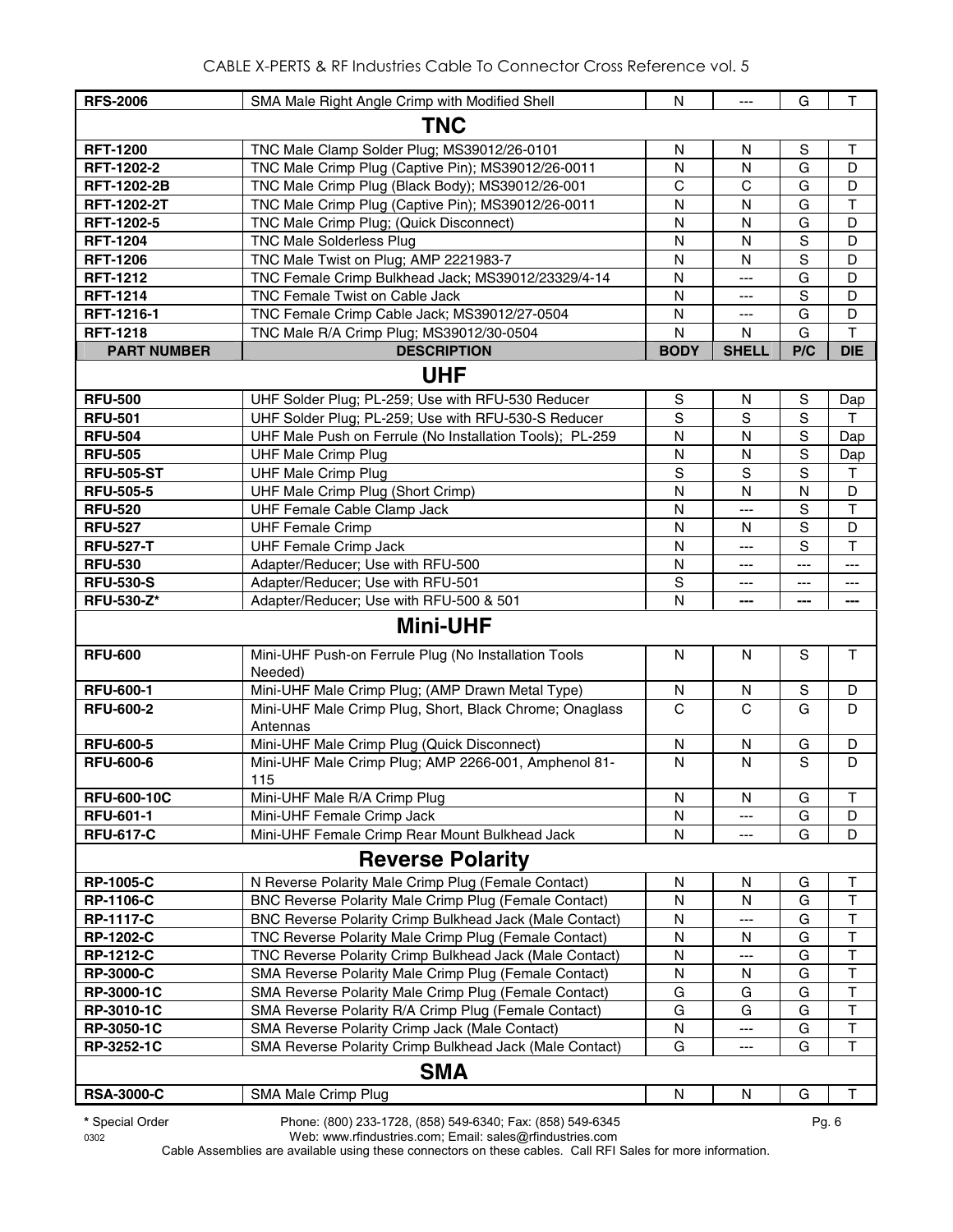CABLE X-PERTS & RF Industries Cable To Connector Cross Reference vol. 5

| <b>RSA-3000-1C</b> | SMA Male Crimp Plug, Three Piece             | N            | G           | G   | т          |
|--------------------|----------------------------------------------|--------------|-------------|-----|------------|
| <b>RSA-3010-C</b>  | SMA Male R/A Crimp Plug                      | N            | N           | G   |            |
| <b>RSA-3050-C</b>  | <b>SMA Female Crimp</b>                      | N            | ---         | G   |            |
| <b>RSA-3060-C*</b> | SMA Female Right Angle Crimp Jack            | N            | ---         | G   |            |
| <b>RSA-3100-C</b>  | SMA Male Clamp Solder Plug                   | N            | N           | G   | т          |
| <b>RSA-3110-C</b>  | SMA Male Right Angle Clamp Plug              | N            | N           | G   |            |
| <b>RSA-3220-C*</b> | SMA Male Crimp Bulkhead, 2-Hole Flange       | N            | N           | G   | T          |
| <b>RSA-3230-C*</b> | SMA Male Crimp Bulkhead, 4-Hole Flange       | N            | N           | G   | т          |
| RSA-3252-1C*       | SMA Female Crimp Bulkhead                    | G            | ---         | G   | т          |
| <b>RSA-3252-C</b>  | SMA Female Crimp Bulkhead                    | N            | ---         | G   |            |
| <b>RSA-3260-C</b>  | SMA Female Crimp Bulkhead, 2-Hole Flange     | N            | ---         | G   | т          |
| <b>RSA-3270-C</b>  | SMA Female Crimp Bulkhead, 4-Hole Flange     | N            | ---         | G   |            |
|                    | <b>Reverse Thread</b>                        |              |             |     |            |
| <b>RT-1005-C</b>   | N Reverse Thread Male Crimp Plug             | N            | N           | G   | т          |
| RT-1009-C-03       | N Reverse Thread Right Angle Male Crimp Plug | N            | N           | G   |            |
| <b>PART NUMBER</b> | <b>DESCRIPTION</b>                           | <b>SHELL</b> | <b>BODY</b> | P/C | <b>DIE</b> |
| <b>RT-1200-C</b>   | TNC Reverse Thread Male Clamp Plug           | N            | N           | S   | т          |
| <b>RT-1202-C</b>   | TNC Reverse Thread Male Crimp Plug           | N            | N           | G   | D          |
| RT-3000-1C         | SMA Reverse Thread Male Crimp Plug           | N            | N           | G   | т          |

#### **Cable X-Perts CXP142, CXP223, TJ1400**

| <b>PART NUMBER</b>   | <b>DESCRIPTION</b>                                                                    | <b>SHELL</b>  | <b>BODY</b>    | P/C            | <b>DIE</b>              |
|----------------------|---------------------------------------------------------------------------------------|---------------|----------------|----------------|-------------------------|
|                      | <b>BNC</b>                                                                            |               |                |                |                         |
| RFB-1100-2           | <b>BNC Male Clamp Plug</b>                                                            | N             | N              | G              | D                       |
| <b>RFB-1100-2ST</b>  | <b>BNC Male Clamp Plug</b>                                                            | S             | S              | G              | $\overline{\mathsf{T}}$ |
| <b>RFB-1102-T</b>    | <b>BNC Male Solderless Clamp Plug</b>                                                 | N             | N              | $\overline{s}$ | $\overline{\mathsf{T}}$ |
| <b>RFB-1106-C1ST</b> | <b>BNC Male Crimp Plug</b>                                                            | S             | S              | G              | $\overline{\mathsf{T}}$ |
| RFB-1106-2TC1        | <b>BNC Male Crimp Plug</b>                                                            | N             | N              | G              | $\overline{\mathsf{T}}$ |
| RFB-1106-C1          | <b>BNC Male Crimp</b>                                                                 | N             | N              | G              | D                       |
| RFB-1110-C-04        | <b>BNC Male Right Angle Clamp Plug</b>                                                | S             | S              | G              | $\mathsf{T}$            |
| <b>RFB-1110-C1</b>   | BNC Male Right Angle Crimp Plug, RG-55                                                | N             | N              | G              | $\overline{\mathsf{T}}$ |
| <b>RFB-1117-C1</b>   | <b>BNC Female Crimp Rear Mount Bulkhead Jack</b>                                      | N             | ---            | G              | D                       |
| RFB-1123-C1          | <b>BNC Female Crimp</b>                                                               | N             | ---            | G              | $\mathsf{T}$            |
|                      | <b>7/16 Din</b>                                                                       |               |                |                |                         |
| RFD-1600-2-C1        | 7/16 Din Male Clamp Plug Combo Straight or Right Angle                                | ${\mathsf S}$ | $\mathbf S$    | $\mathbb S$    | $\mathsf T$             |
| RFD-1605-2-C1        | 7/16 Din Male Crimp Plug Combo Straight or Right Angle                                | $\mathbf S$   | $\overline{s}$ | S              | $\mathsf{T}$            |
| RFD-1611-2-C1*       | 7/16 Din Male Crimp Rear Mount Bulkhead Plug                                          | $\mathbf S$   | S              | S              | $\overline{\mathsf{T}}$ |
| RFD-1625-2-C1        | 7/16 Din Female Clamp Jack Combo Straight or Right Angle                              | $\mathbf S$   | ---            | S              | $\mathsf{T}$            |
| RFD-1630-2-C1        | 7/16 Din Female Crimp Jack Combo Straight or Right Angle                              | S             | ---            | $\mathbf S$    | $\overline{\mathsf{T}}$ |
| RFD-1641-2-C1*       | 7/16 Din Female 4-Hole Flange Panel Mount Clamp Jack Combo<br>Straight or Right Angle | S             | ---            | S              | T                       |
| RFD-1642-2-C1*       | 7/16 Din Female 4-Hole Flange Panel Mount Crimp Jack Combo<br>Straight or Right Angle | S             |                | S              | $\mathsf{T}$            |
|                      | N                                                                                     |               |                |                |                         |
| <b>RFN-1000-N</b>    | N Male Clamp Plug                                                                     | N             | N              | G              | $\sf T$                 |
| <b>RFN-1000-1S</b>   | N Male Clamp Plug                                                                     | $\mathbf S$   | S              | G              | $\overline{\mathsf{T}}$ |
| <b>RFN-1001-S</b>    | N Male Solder Plug                                                                    | S             | S              | G              | $\top$                  |
| <b>RFN-1005-C1</b>   | N Male Crimp Plug                                                                     | S             | N              | G              | $\overline{\mathsf{T}}$ |
| RFN-1005-3C1         | N Male Crimp Plug                                                                     | S             | S              | G              | $\mathsf{T}$            |
| <b>RFN-1005-5C1</b>  | N Male Quick Disconnect Crimp Plug                                                    | S             | S              | G              | $\mathsf{T}$            |
| <b>RFN-1009-C1</b>   | N Male R/A Crimp Plug                                                                 | $\mathbf S$   | S              | G              | $\top$                  |
| <b>RFN-1021-6</b>    | N Female 4-Hole Flange Panel Mount Clamp Jack                                         | S             | ---            | G              | T                       |

**\*** Special Order Phone: (800) 233-1728, (858) 549-6340; Fax: (858) 549-6345 Pg. 7

0302 Web: www.rfindustries.com; Email: sales@rfindustries.com Cable Assemblies are available using these connectors on these cables. Call RFI Sales for more information.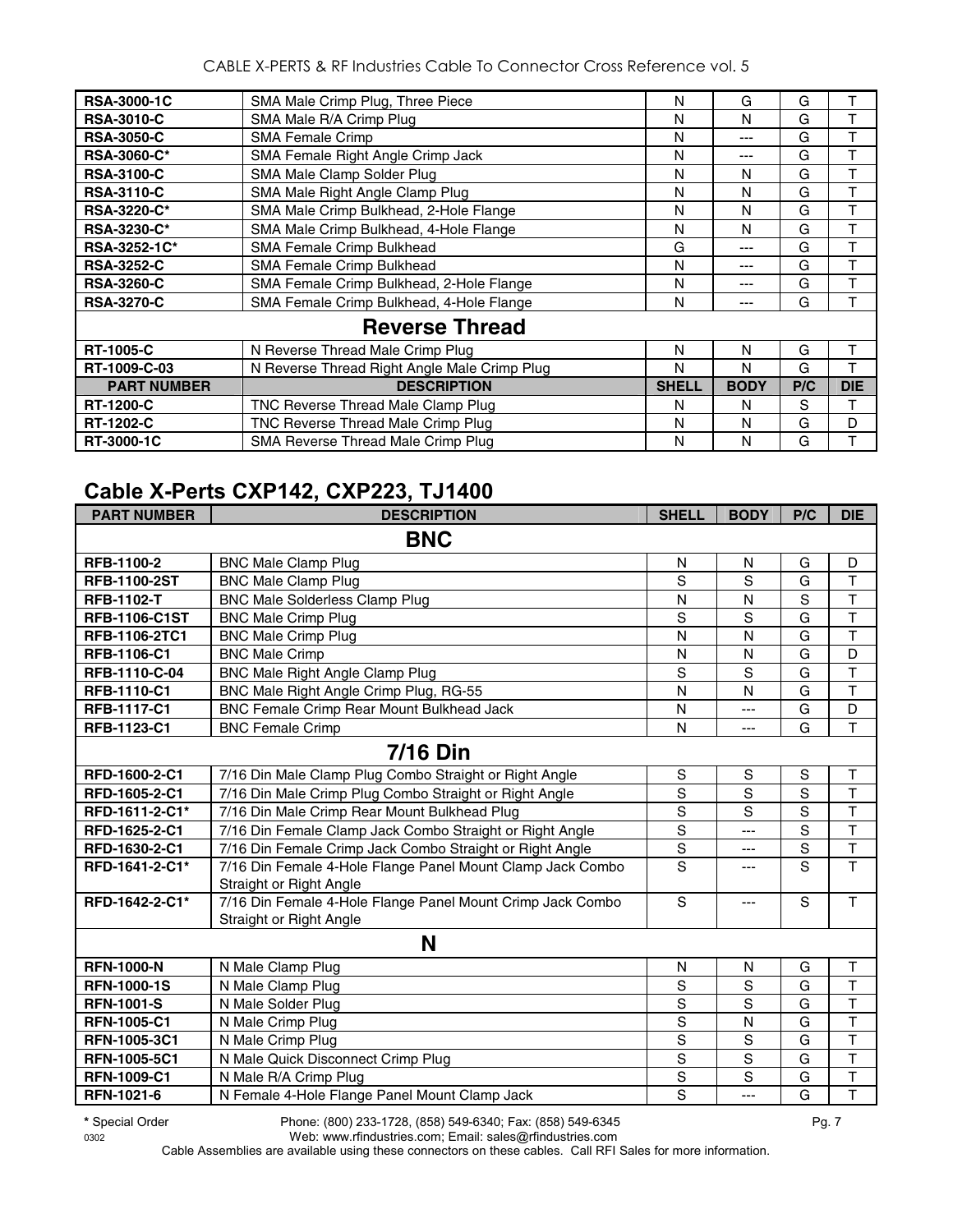| RFN-1022-8-C1                        | N Female Crimp, Rear Mount Bulkhead, RG-142/U                           | N              | ---                           | G                     | Τ                       |
|--------------------------------------|-------------------------------------------------------------------------|----------------|-------------------------------|-----------------------|-------------------------|
| <b>RFN-1025-1</b>                    | N Female Clamp Jack                                                     | S              | ---                           | G                     | Τ                       |
| RFN-1027-C1                          | N Female Crimp Jack                                                     | S              | $\overline{a}$                | G                     | T                       |
|                                      | <b>TNC</b>                                                              |                |                               |                       |                         |
| <b>RFT-1200</b>                      | TNC Male Clamp Plug                                                     | $\mathsf{N}$   | N                             | G                     | $\top$                  |
| <b>RFT-1202-C1</b>                   | <b>TNC Male Crimp Plug</b>                                              | N              | N                             | G                     | D                       |
| RFT-1202-2TC1                        | TNC Male Crimp, RG-142/U                                                | N              | N                             | G                     | $\top$                  |
| RFT-1212-C1                          | TNC Female Crimp Bulkhead Jack, Rear Mount with D-Flat & O-<br>Ring     | N              | $\overline{a}$                | G                     | D                       |
| RFT-1216-C1                          | <b>TNC Female Crimp Jack</b>                                            | N              | $\overline{a}$                | G                     | D                       |
| RFT-1218-C1                          | TNC Male R/A Crimp Plug                                                 | N              | N                             | G                     | T                       |
|                                      |                                                                         |                |                               |                       |                         |
|                                      | <b>UHF</b>                                                              |                |                               |                       |                         |
| <b>RFU-500</b>                       | UHF Solder Plug, PL-259                                                 | $\mathbb S$    | N                             | S                     | Dap                     |
| <b>RFU-501</b>                       | UHF Solder Plug, PL-259                                                 | $\mathbf S$    | S                             | $\mathbf S$           | T                       |
| <b>RFU-505-C1</b>                    | <b>UHF Male Crimp</b>                                                   | N              | N                             | S                     | Dap                     |
| <b>RFU-520</b>                       | <b>UHF Female Clamp Jack</b>                                            | $\mathsf{N}$   | $\overline{a}$<br><b>BODY</b> | S                     | T                       |
| <b>PART NUMBER</b><br><b>RFU-530</b> | <b>DESCRIPTION</b><br>Reducer/Adapter, Use with RFU-500 & 501; UG-175/U | <b>SHELL</b>   |                               | P/C<br>$\overline{a}$ | <b>DIE</b><br>$---$     |
| <b>RFU-530-S</b>                     | Reducer/Adapter, Use with RFU-500 & 501; UG-175/U                       | $---$<br>$---$ | N<br>S                        |                       |                         |
| <b>RFU-530-Z*</b>                    | Reducer/Adapter, Use with RFU-500 & 501; UG-175/U                       | ---            | N                             | ---<br>---            | ---<br>---              |
|                                      |                                                                         |                |                               |                       |                         |
|                                      | <b>Mini-UHF</b>                                                         |                |                               |                       |                         |
| RFU-600-1C1                          | Mini-UHF Male Crimp Plug                                                | ${\sf N}$      | N                             | G                     | D                       |
| <b>RFU-600-6C1</b>                   | Mini-UHF Male Crimp Plug                                                | N              | N                             | S                     | D                       |
| RFU-600-10C1                         | Mini-UHF Male R/A Crimp Plug                                            | N              | N                             | G                     | $\top$                  |
| <b>RFU-601-C1</b>                    | Mini-UHF Female Crimp Jack, Die-cast Zinc                               | $\mathsf{N}$   | $---$                         | S                     | D                       |
|                                      | <b>Reverse Polarity</b>                                                 |                |                               |                       |                         |
| RP-1005-C1                           | N Reverse Polarity Crimp Plug (Female Contact)                          | N              | N                             | G                     | Τ                       |
| RP-1202-C1                           | TNC Reverse Polarity Crimp Plug (Female Contact)                        | N              | N                             | G                     | $\top$                  |
| RP-1212-C1                           | TNC Reverse Polarity Rear Mount B/H Crimp Jack (Male Contact)           | N              | $---$                         | G                     | $\top$                  |
| RP-3000-C1                           | SMA Reverse Polarity Crimp Plug (Female Contact)                        | N              | N                             | G                     | $\top$                  |
| RP-3000-1C1                          | SMA Reverse Polarity Crimp Plug (Female Contact)                        | G              | G                             | G                     | T                       |
| RP-3010-1C1                          | SMA Reverse Polarity Right Angle Crimp Plug (Female Contact)            | G              | G                             | G                     | T                       |
| RP-3050-1C1                          | SMA Reverse Polarity Female Crimp Jack (Male Contact)                   | G              | ---                           | G                     | T                       |
| RP-3252-1C1                          | SMA Reverse Polarity Bulkhead Crimp Jack (Male Contact)                 | G              | $\overline{a}$                | G                     | $\mathsf{T}$            |
|                                      | <b>SMA</b>                                                              |                |                               |                       |                         |
| RSA-3000-C1                          | SMA Male Crimp Plug                                                     | N              | N                             | G                     | Τ                       |
| RSA-3010-1C1                         | SMA Male Right Angle Crimp                                              | G              | G                             | G                     | Τ                       |
| <b>RSA-3010-C1</b>                   | SMA Male Right Angle Crimp                                              | N              | N                             | G                     | $\top$                  |
| <b>RSA-3050-C1</b>                   | SMA Female Crimp Jack                                                   | N              | ---                           | G                     | $\top$                  |
| <b>RSA-3100-C</b>                    | SMA Male Clamp Plug                                                     | N              | N                             | G                     | T                       |
| <b>RSA-3110-C</b>                    | SMA Male Right Angle Clamp Plug                                         | N              | N                             | G                     | T                       |
| RSA-3252-1C1                         | SMA Female Crimp Rear Mount Bulkhead Jack                               | G              | ---                           | G                     | $\overline{\mathsf{T}}$ |
| RSA-3252-C1                          | SMA Female Crimp Rear Mount Bulkhead Jack                               | N              | ---                           | G                     | T                       |
|                                      | <b>Reverse Thread</b>                                                   |                |                               |                       |                         |
| RT-1005-C1                           | N Reverse Thread Male Crimp Plug                                        | N              | N                             | G                     | Т                       |
| RT-1009-C1-03                        | N Reverse Thread Male Right Angle Crimp Plug                            | ${\sf N}$      | ${\sf N}$                     | G                     | T                       |
| <b>RT-1200-C</b>                     | TNC Reverse Thread Male Crimp Plug                                      | N              | N                             | G                     | $\top$                  |
| RT-1202-C1                           | TNC Reverse Thread Male Crimp Plug                                      | ${\sf N}$      | N                             | G                     | $\top$                  |
| RT-3000-1C1                          | SMA Reverse Thread Male Crimp Plug                                      | G              | G                             | G                     | $\overline{\mathsf{T}}$ |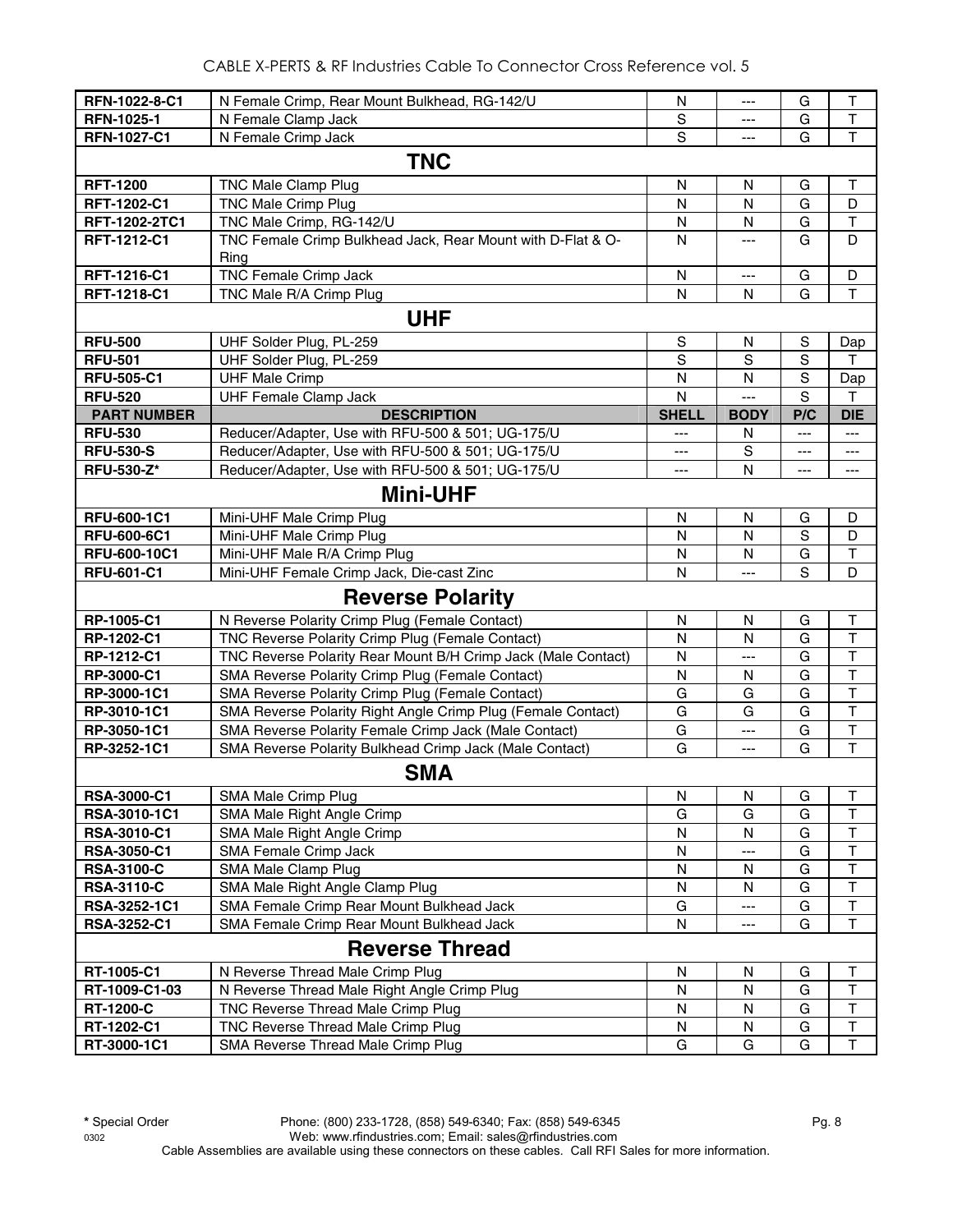#### **Cable X-Perts LMR200**

| <b>PART NUMBER</b>   | <b>DESCRIPTION</b>                                           | <b>SHELL</b> | <b>BODY</b> | P/C | <b>DIE</b> |
|----------------------|--------------------------------------------------------------|--------------|-------------|-----|------------|
|                      | <b>BNC</b>                                                   |              |             |     |            |
| <b>RFB-1100-C2ST</b> | <b>BNC Male Clamp Plug</b>                                   | S            | S           | G   | т          |
| <b>RFB-1106-C2</b>   | <b>BNC Male Crimp Plug</b>                                   | N            | N           | G   | D          |
| <b>RFB-1106-C2ST</b> | <b>BNC Male Crimp Plug</b>                                   | S            | S           | G   | т          |
| <b>RFB-1106-C2T</b>  | <b>BNC Male Crimp Plug</b>                                   | N            | N           | G   | т          |
| <b>RFB-1110-C2</b>   | <b>BNC Male Right Angle Crimp Plug</b>                       | N            | N           | G   |            |
| <b>RFB-1110-C2S</b>  | BNC Male Right Angle Clamp Plug                              | S            | S           | S   |            |
| <b>RFB-1117-C2</b>   | BNC Female Crimp Rear Mount Bulkhead Jack                    | N            | ---         | G   | D          |
| RFB-1123-C2          | <b>BNC Female Crimp Jack</b>                                 | N            | ---         | G   |            |
|                      | <b>7/16 Din</b>                                              |              |             |     |            |
| <b>RFD-1600-2-C</b>  | 7/16 Din Male Clamp Plug Combo Straight or Right Angle       | S            | S           | S   | т          |
| <b>RFD-1605-2-C</b>  | 7/16 Din Male Crimp Plug Combo Straight or Right Angle       | S            | S           | S   | т          |
| <b>RFD-1625-2-C</b>  | 7/16 Din Female Clamp Jack Combo Straight or Right Angle     | S            | ---         | S   |            |
| <b>RFD-1630-2-C</b>  | 7/16 Din Female Crimp Jack Combo Straight or Right Angle     | S            | ---         | S   |            |
| RFD-1641-2-C*        | 7/16 Din 4-Hole Panel Mount Clamp Jack Combo Straight or R/A | S            | ---         | S   |            |

| <b>PART NUMBER</b>  | <b>DESCRIPTION</b>                                           | <b>SHELL</b>   | <b>BODY</b>    | P/C            | <b>DIE</b>              |
|---------------------|--------------------------------------------------------------|----------------|----------------|----------------|-------------------------|
| RFD-1642-2-C*       | 7/16 Din 4-Hole Panel Mount Clamp Jack Combo Straight or R/A | S              | $\overline{a}$ | S              | T.                      |
|                     | <b>FME</b>                                                   |                |                |                |                         |
| RFE-6050-C2         | FME Female Crimp Jack                                        | $\mathsf{N}$   | $\overline{a}$ | G              | $\mathsf{T}$            |
|                     | N                                                            |                |                |                |                         |
| <b>RFN-1000-C2</b>  | N Male Clamp Plug                                            | N              | N              | G              | $\mathsf T$             |
| <b>RFN-1000-C2S</b> | N Male Clamp Plug                                            | $\overline{s}$ | S              | $\overline{G}$ | $\overline{\mathsf{T}}$ |
| <b>RFN-1001-S</b>   | N Male Solder Plug                                           | S              | S              | G              | $\overline{\mathsf{T}}$ |
| <b>RFN-1005-C2</b>  | N Male Crimp                                                 | N              | N              | G              | $\mathsf T$             |
| <b>RFN-1005-C2S</b> | N Male Crimp                                                 | S              | $\mathsf S$    | G              | $\top$                  |
| <b>RFN-1009-C2</b>  | N Male Right Angle Crimp                                     | S              | S              | G              | T                       |
| RFN-1022-8-C2       | N Female Crimp, Rear Mount Bulkhead                          | N              | $---$          | G              | $\overline{\mathsf{T}}$ |
| <b>RFN-1025-C2</b>  | N Female Solder Clamp                                        | $\mathbb S$    | ---            | G              | T                       |
| <b>RFN-1027-C2</b>  | N Female Crimp Jack                                          | $\overline{s}$ | $---$          | G              | T                       |
|                     | <b>TNC</b>                                                   |                |                |                |                         |
| <b>RFT-1200-C2</b>  | <b>TNC Male Clamp</b>                                        | N              | N              | S              | $\mathsf T$             |
| RFT-1202-C2         | <b>TNC Male Crimp</b>                                        | N              | N              | G              | D                       |
| <b>RFT-1202-C2T</b> | <b>TNC Male Crimp</b>                                        | N              | N              | G              | T                       |
| <b>RFT-1212-C2</b>  | TNC Female Crimp Rear Mount Bulkhead Jack                    | N              | $\mathsf{N}$   | G              | D                       |
| <b>RFT-1216-C2</b>  | TNC Female Crimp Jack                                        | N              | N              | G              | D                       |
| RFT-1218-C2         | TNC Male Right Angle Crimp Plug                              | N              | N              | G              | T                       |
|                     | <b>UHF</b>                                                   |                |                |                |                         |
| <b>RFU-500</b>      | <b>UHF Male Solder Plug</b>                                  | $\mathbf S$    | N              | S              | Dap                     |
| <b>RFU-501</b>      | <b>UHF Male Solder Plug</b>                                  | S              | S              | $\mathbf S$    | T                       |
| <b>RFU-504</b>      | UHF Male Push-On Ferrule Plug                                | N              | N              | S              | Dap                     |
| <b>RFU-505</b>      | <b>UHF Male Crimp Plug</b>                                   | N              | $\mathsf{N}$   | S              | Dap                     |
| <b>RFU-505-ST</b>   | <b>UHF Male Crimp Plug</b>                                   | S              | S              | S              | $\mathsf T$             |
| <b>RFU-505-5</b>    | <b>UHF Male Crimp Plug</b>                                   | $\mathsf{N}$   | N              | N              | D                       |
| <b>RFU-520-C2</b>   | <b>UHF Female Clamp Jack</b>                                 | N              | $---$          | S              | $\mathsf T$             |
| <b>RFU-530</b>      | Reducer/Adapter, Use with RFU-500 & 501; UG-175/U            | ---            | N              | $---$          | ---                     |
| <b>RFU-530-S</b>    | Reducer/Adapter, Use with RFU-500 & 501; UG-175/U            | ---            | $\mathbf S$    | ---            | ---                     |
| <b>RFU-530-Z*</b>   | Reducer/Adapter, Use with RFU-500 & 501; UG-175/U            | ---            | N              | ---            | $---$                   |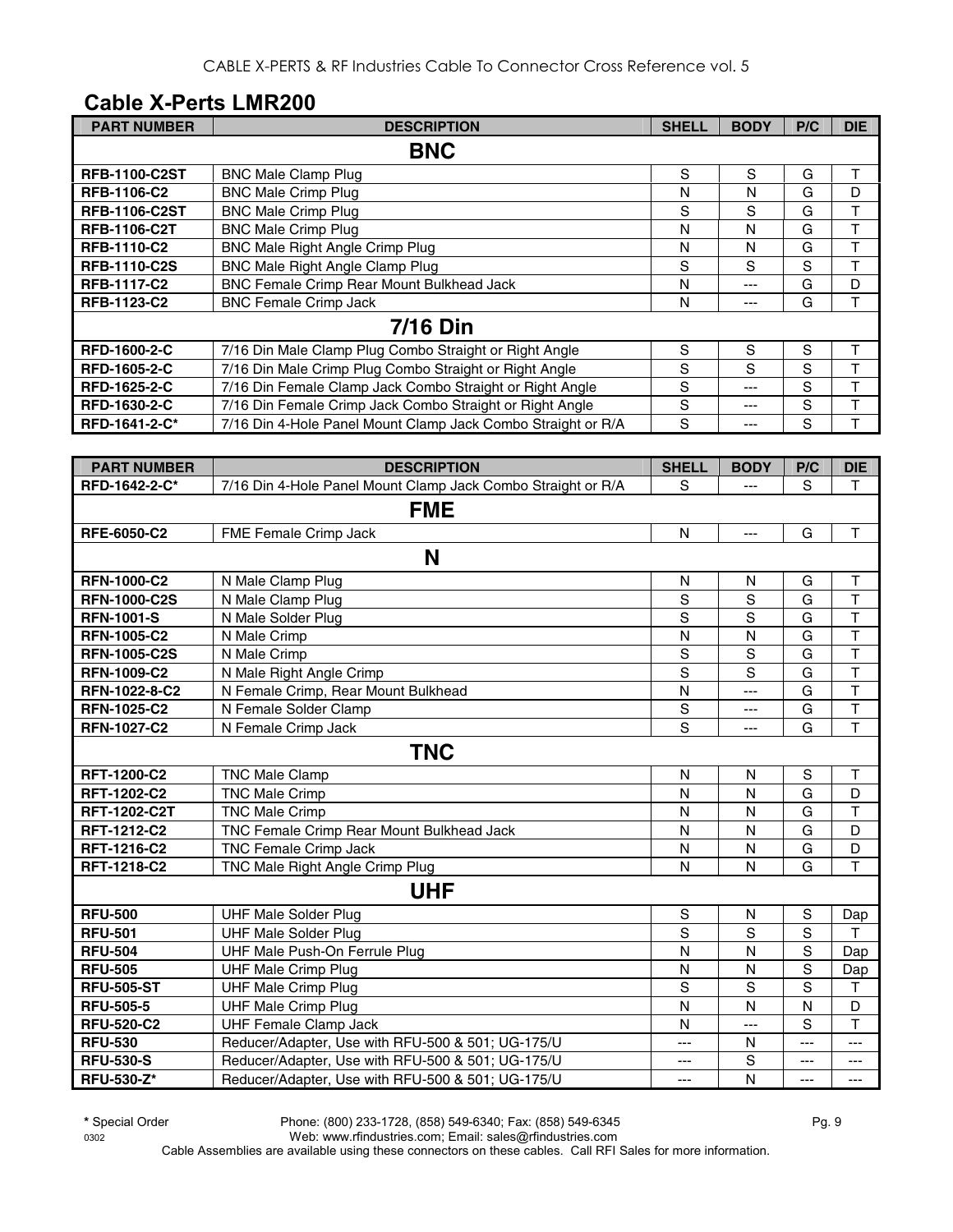|                     | <b>Mini-UHF</b>                                         |   |     |   |   |
|---------------------|---------------------------------------------------------|---|-----|---|---|
| <b>RFU-600-1C2</b>  | Mini-UHF Male Crimp Plug                                | N | N   | G | D |
| <b>RFU-601-C2</b>   | Mini-UHF Female Crimp Jack                              | N | N   | S | D |
|                     | <b>Reverse Polarity</b>                                 |   |     |   |   |
| <b>RP-1106-C2</b>   | <b>BNC Reverse Polarity Crimp Plug (Female Contact)</b> | N | N   | G | т |
| RP-1202-C2          | TNC Reverse Polarity Crimp Plug (Female Contact)        | N | N   | G |   |
| RP-3000-C2          | SMA Reverse Polarity Crimp Plug (Female Contact)        | N | N   | G | т |
|                     | <b>SMA</b>                                              |   |     |   |   |
| <b>RSA-3000-1C2</b> | SMA Male Crimp Plug                                     | G | G   | G | T |
| <b>RSA-3000-C2</b>  | SMA Male Crimp Plug                                     | N | N   | G | т |
| <b>RSA-3010-C2</b>  | SMA Male Right Angle Crimp Plug                         | N | N   | G | T |
| <b>RSA-3050-C2</b>  | SMA Female Crimp Jack                                   | N | --- | G | T |
| <b>RSA-3100-C2</b>  | SMA Male Solder Clamp Plug                              | N | N   | G | т |
| <b>RSA-3252-C2</b>  | SMA Female Rear Mount Bulkhead Jack                     | N | --- | G | T |
| <b>RSA-3100-C2</b>  | SMA Male Solder Clamp Plug                              | N | N   | G | T |
|                     | <b>Reverse Thread</b>                                   |   |     |   |   |
| RT-1005-C2          | N Reverse Thread Male Crimp Plug                        | N | N   | G | т |
| RT-1202-C2          | TNC Reverse Thread Male Crimp Plug                      | N | N   | G | т |

#### **Cable X-Perts CXP059**

| <b>PART NUMBER</b> | <b>DESCRIPTION</b>                                         | <b>BODY</b>  | <b>SHELL</b> | P/C         | <b>DIE</b>              |
|--------------------|------------------------------------------------------------|--------------|--------------|-------------|-------------------------|
|                    | <b>BNC</b>                                                 |              |              |             |                         |
| <b>RFB-1701-D</b>  | <b>BNC Male Clamp Plug</b>                                 | N            | N            | G           | т                       |
| <b>RFB-1705</b>    | <b>BNC Male Twist-on Plug</b>                              | N            | N            | S           | D                       |
| <b>RFB-1706-9</b>  | <b>BNC Male Crimp Plug (Quick Disconnect)</b>              | N            | N            | G           | D                       |
| <b>RFB-1707-D</b>  | <b>BNC Male Crimp Plug</b>                                 | N            | N            | G           | T                       |
| <b>RFB-1707-2</b>  | BNC Male Crimp Plug; UG-1789/U                             | N            | N            | G           | D                       |
| RFB-1709-D*        | <b>BNC Male Right Angle Clamp Plug</b>                     | N            | N            | G           | $\top$                  |
| <b>RFB-1710-D</b>  | <b>BNC Male Right Angle Crimp Plug</b>                     | N            | N            | G           | $\top$                  |
| RFB-1710-D-05*     | BNC Male Right Angle Twist On Plug                         | N            | N            | G           | $\overline{\mathsf{T}}$ |
| <b>RFB-1717</b>    | BNC Female Crimp Rear Mount Bulkhead Jack                  | N            | ---          | G           | D                       |
| <b>RFB-1717-D</b>  | BNC Female Crimp Rear Mount Bulkhead Jack                  | N            | ---          | G           | T                       |
| <b>RFB-1720</b>    | BNC Female Solder Clamp Socket; UG-261/U                   | N            | ---          | S           | $\top$                  |
| RFB-1720-D*        | <b>BNC Female Clamp Jack</b>                               | N            | ---          | G           | T                       |
| <b>RFB-1722</b>    | <b>BNC Female Twist-on Socket Jack</b>                     | $\mathsf{N}$ | ---          | S           | D                       |
| <b>RFB-1724</b>    | <b>BNC Female Crimp Jack</b>                               | N            | ---          | G           | D                       |
| <b>RFB-1724-D</b>  | <b>BNC Female Crimp Jack</b>                               | $\mathsf{N}$ | ---          | G           | T                       |
| <b>RFB-1760</b>    | BNC Wall Plate Flush Mount Crimp Jack                      | N            | ---          | G           | D                       |
| <b>RFB-1761</b>    | BNC Wall Plate Flush Mount Twist-on Jack                   | N            | ---          | G           | D                       |
|                    | <b>Mini Bayonet</b>                                        |              |              |             |                         |
| <b>RFM-2000</b>    | Mini-Bayonet Female Crimp Cable Jack; Kings KM-59-23       | N            | $---$        | G           | T                       |
|                    | N                                                          |              |              |             |                         |
| <b>RFN-1001-S</b>  | N Male Solder Plug                                         | S            | S            | G           | T                       |
| <b>RFN-1904-1N</b> | N Male Clamp Solder Plug; UG-603/U, A/U                    | N            | N            | G           | $\overline{\mathsf{T}}$ |
| <b>RFN-1904-1S</b> | N Male Clamp Solder Plug; UG-603/U, A/U                    | S            | S            | G           | T                       |
| <b>RFN-1907-2S</b> | N Male Crimp Plug                                          | S            | S            | G           | T                       |
|                    | <b>TNC</b>                                                 |              |              |             |                         |
| <b>RFT-1801*</b>   | TNC Male Clamp Solder Plug                                 | N            | N            | $\mathbb S$ | Τ                       |
| RFT-1803-1         | TNC Male Crimp Plug (Captive Pin); MS39012/26-0012         | N            | N            | G           | D                       |
| * Special Order    | Phone: (800) 233-1728, (858) 549-6340; Fax: (858) 549-6345 |              |              | Pg. 10      |                         |

0302 Web: www.rfindustries.com; Email: sales@rfindustries.com

Cable Assemblies are available using these connectors on these cables. Call RFI Sales for more information.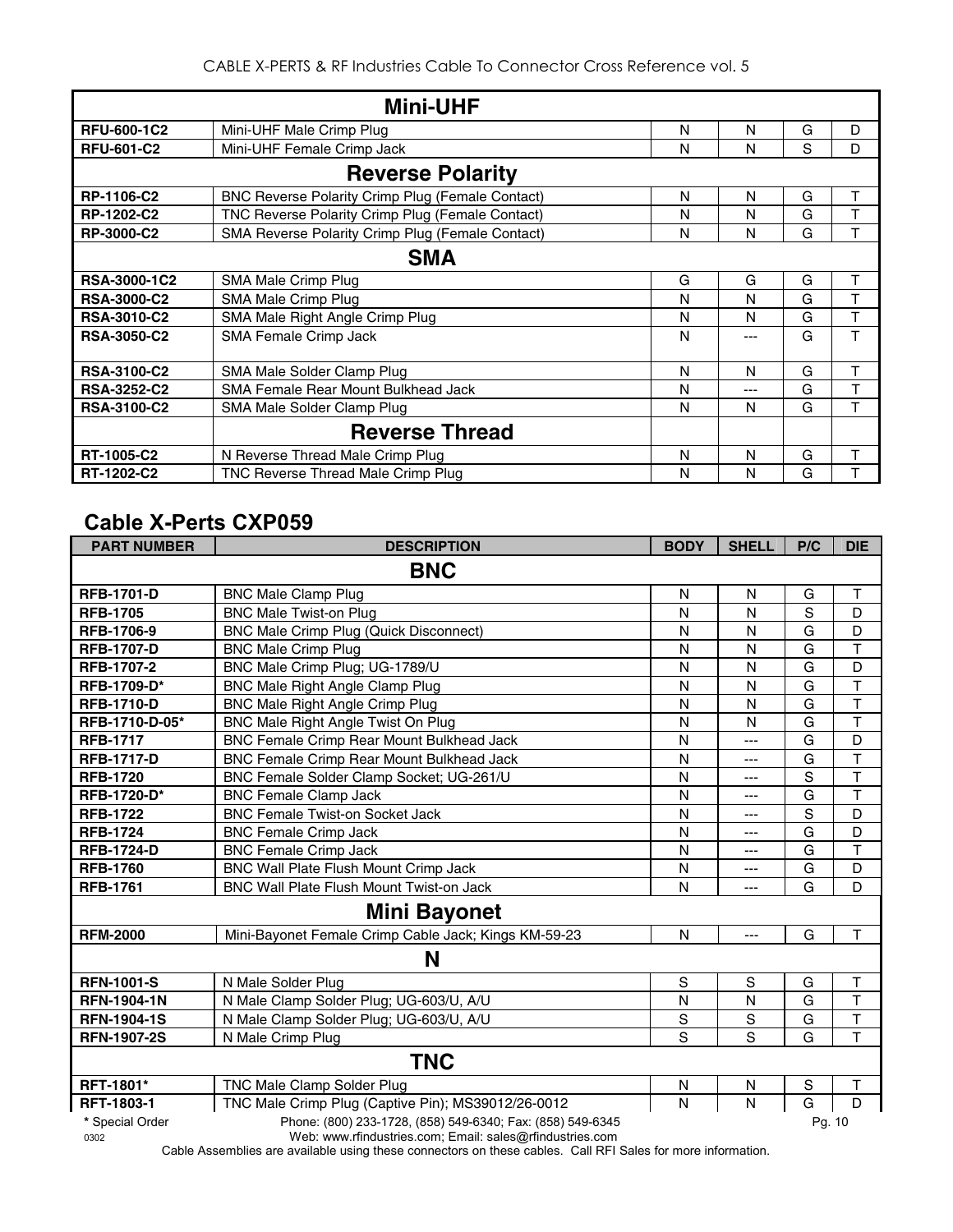| <b>RFT-1805</b>     | TNC Male Solderless Plug; Amphenol 31-5061          | N   | N    | S   | D     |
|---------------------|-----------------------------------------------------|-----|------|-----|-------|
| <b>RFT-1807</b>     | TNC Male Twist on Plug; AMP 221983-1                | N   | N    | S   | D     |
| <b>RFT-1813</b>     | TNC Female Crimp Bulkhead; MS39012/28-0012          | N   | ---  | G   | D     |
| <b>RFT-1815</b>     | TNC Female Twist on Cable Jack                      | N   | ---  | S   | D     |
|                     |                                                     |     |      |     |       |
|                     | <b>UHF</b>                                          |     |      |     |       |
| <b>RFU-500</b>      | UHF Solder Plug; PL-259; Use with RFU-531 Reducer   | S   | N    | S   | Dap   |
| <b>RFU-501</b>      | UHF Solder Plug; PL-259; Use with RFU-531-S Reducer | S   | S    | S   |       |
| <b>RFU-506</b>      | <b>UHF Male Crimp Plug</b>                          | N   | N    | S   | Dap   |
| <b>RFU-520-D-03</b> | <b>UHF Female Clamp Jack</b>                        | N   | $--$ | G   | т     |
| <b>RFU-531</b>      | Adapter/Reducer; Use with RFU-500                   | N   | N    | --- | ---   |
| <b>RFU-531-S</b>    | Adapter/Reducer; Use with RFU-501                   | --- | S    | --- | $---$ |
| RFU-531-Z*          | Adapter/Reducer; Use with RFU-501                   | --- | S    | --- | ---   |
|                     | <b>Mini-UHF</b>                                     |     |      |     |       |
| <b>RFU-601-5</b>    | Mini-UHF Female Crimp Jack                          | N   | $--$ | S   |       |
|                     | <b>MHV</b>                                          |     |      |     |       |
| <b>RHV-100-D</b>    | Medium High Voltage Male Clamp Plug                 | N   | N    | G   | т     |
| <b>RHV-106-D</b>    | Medium High Voltage Male Crimp Plug                 | N   | N    | G   | т     |
| <b>RHV-124-D</b>    | Medium High Voltage Female Clamp Jack               | N   | ---  | G   |       |

#### **Cable X-Perts CXP213**

| <b>PART NUMBER</b>  | <b>DESCRIPTION</b>                                                                 | <b>BODY</b>    | <b>SHELL</b>   | P/C         | <b>DIE</b>              |  |  |  |
|---------------------|------------------------------------------------------------------------------------|----------------|----------------|-------------|-------------------------|--|--|--|
|                     | <b>BNC</b>                                                                         |                |                |             |                         |  |  |  |
| <b>RFB-1101-1EN</b> | BNC Male Clamp Solder Plug; UG-959A/U                                              | $\mathsf{N}$   | N              | G           | D                       |  |  |  |
|                     | <b>7/16 Din</b>                                                                    |                |                |             |                         |  |  |  |
| RFD-1600-2-E        | Male Clamp Combination Connector Straight or Right Angle                           | S              | S              | S           | $\top$                  |  |  |  |
| RFD-1605-2-E        | Male Crimp Combination Connector Straight or Right Angle                           | S              | S              | S           | $\mathsf{T}$            |  |  |  |
| <b>RFD-1625-2-E</b> | Female Clamp Combination Connector Straight or Right Angle                         | S              | ---            | S           | $\overline{1}$          |  |  |  |
| RFD-1630-2-E        | Female Crimp Combination Connector Straight or Right Angle                         | S              | ---            | $\mathbf S$ | $\top$                  |  |  |  |
| RFD-1641-2-E*       | Female 4 Hole Flange Clamp Combination Connector Straight or<br><b>Right Angle</b> | $\overline{s}$ | ---            | S           | $\mathsf{T}$            |  |  |  |
| RFD-1642-2-E*       | Female 4 Hole Flange Crimp Combination Connector Straight or<br><b>Right Angle</b> | S              | $---$          | S           | $\mathsf{T}$            |  |  |  |
|                     | N                                                                                  |                |                |             |                         |  |  |  |
| <b>RFN-1001-S</b>   | N Male Solder Plug                                                                 | S              | $\mathbf S$    | G           | $\mathsf T$             |  |  |  |
| <b>RFN-1002-1N</b>  | N Male Solder Clamp Plug                                                           | N              | N              | G           | $\top$                  |  |  |  |
| <b>RFN-1002-1S</b>  | N Male Solder Clamp Plug                                                           | S              | S              | G           | $\mathsf{T}$            |  |  |  |
| <b>RFN-1006-3E</b>  | N Male Crimp Plug; UG-1681/U                                                       | S              | S              | G           | $\mathsf T$             |  |  |  |
| <b>RFN-1008-3E</b>  | N Male Right Angle Clamp Plug                                                      | S              | S              | G           | $\overline{\mathsf{T}}$ |  |  |  |
| <b>RFN-1009-3E</b>  | N Male Right Angle Crimp Plug                                                      | $\overline{s}$ | $\overline{s}$ | G           | $\overline{\mathsf{T}}$ |  |  |  |
| RFN-1021-7*         | N Female 4-Hole Flange Panel Mount Clamp                                           | S              | ---            | G           | $\overline{1}$          |  |  |  |
| <b>RFN-1024-1</b>   | N Female Cable Clamp Jack; UG-23D/U, F/U                                           | $\rm S$        | $---$          | G           | $\top$                  |  |  |  |
| <b>RFN-1028</b>     | N Female Crimp Jack                                                                | $\overline{s}$ | ---            | G           | T                       |  |  |  |
|                     | <b>TNC</b>                                                                         |                |                |             |                         |  |  |  |
| RFT-1218-E*         | TNC Male Right Angle Crimp Plug                                                    | $\mathsf{N}$   | N              | G           | $\top$                  |  |  |  |
| <b>RFT-1219-E</b>   | TNC Male Right Angle Clamp Plug                                                    | N              | $\mathsf{N}$   | G           | $\top$                  |  |  |  |
|                     | <b>UHF</b>                                                                         |                |                |             |                         |  |  |  |
| <b>RFU-500</b>      | UHF Solder Plug; PL-259                                                            | S              | N              | S           | Dap                     |  |  |  |
| <b>RFU-501</b>      | UHF Solder Plug; PL-259                                                            | S              | S              | S           | $\mathsf T$             |  |  |  |

0302 Web: www.rfindustries.com; Email: sales@rfindustries.com Cable Assemblies are available using these connectors on these cables. Call RFI Sales for more information.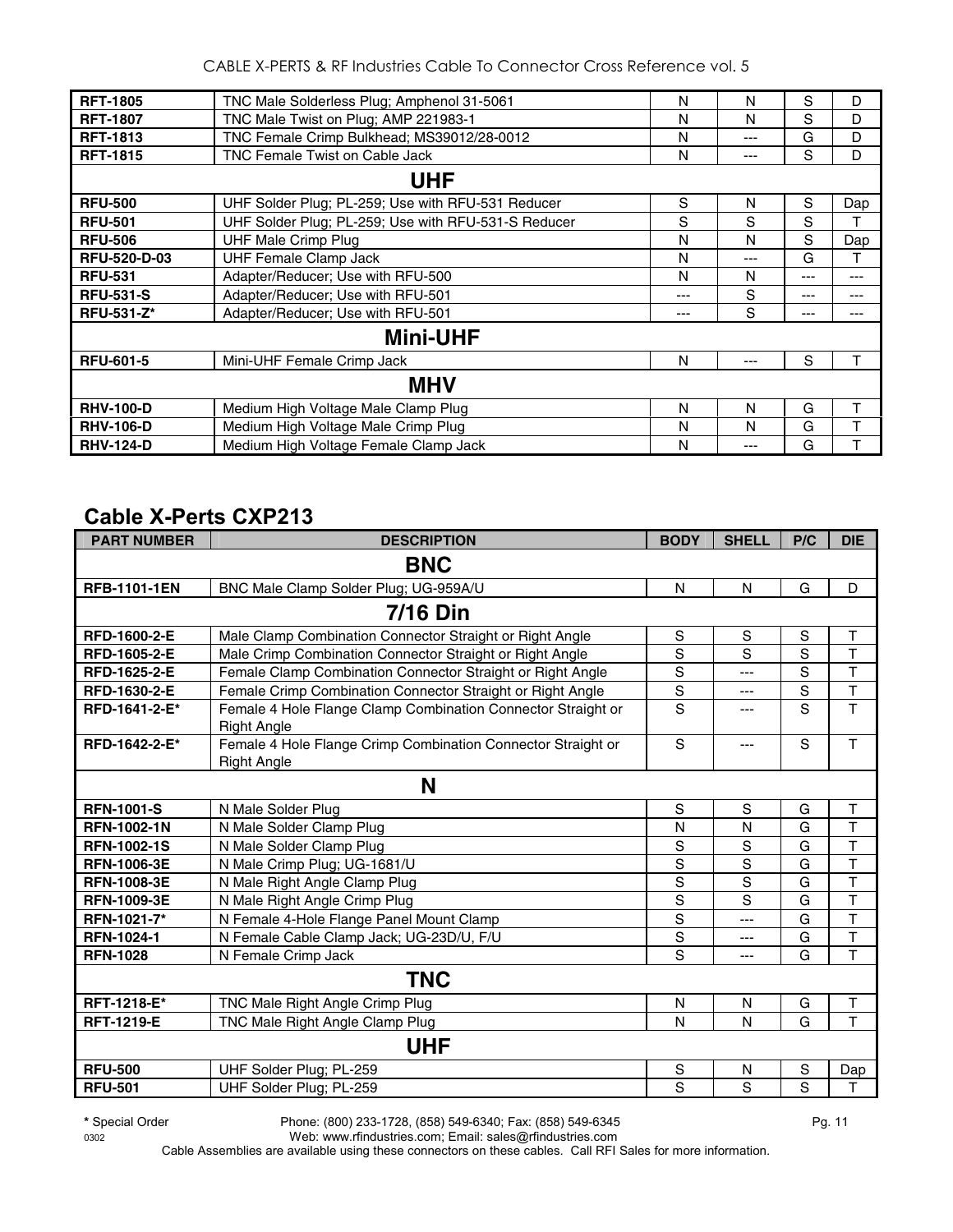CABLE X-PERTS & RF Industries Cable To Connector Cross Reference vol. 5

| <b>RFU-503</b>    | UHF Male, Waterproof Plug (w/ Silicon Rubber O-Rings / Seals);<br>PL-259 | N | Ν       | S |     |  |  |  |  |
|-------------------|--------------------------------------------------------------------------|---|---------|---|-----|--|--|--|--|
| <b>RFU-507</b>    | UHF Male Crimp Plug                                                      | N | N       | S | Dap |  |  |  |  |
| <b>RFU-507-S</b>  | <b>UHF Male Crimp Plug</b>                                               | S | S       | S | Dap |  |  |  |  |
| <b>RFU-507-ST</b> | <b>UHF Male Crimp Plug</b>                                               | S | S       | S |     |  |  |  |  |
| <b>RFU-520-1E</b> | UHF Female Cable Clamp Jack                                              | N | $- - -$ | S |     |  |  |  |  |
|                   | <b>MHV</b>                                                               |   |         |   |     |  |  |  |  |
| <b>RHV-100-E</b>  | Medium High Voltage Male Clamp Plug                                      | N | N       | G |     |  |  |  |  |

## **Cable X-Perts CXP214**

| <b>PART NUMBER</b> | <b>DESCRIPTION</b>                                             | <b>BODY</b> | <b>SHELL</b> | P/C | <b>DIE</b> |  |  |  |
|--------------------|----------------------------------------------------------------|-------------|--------------|-----|------------|--|--|--|
|                    | N                                                              |             |              |     |            |  |  |  |
| <b>RFN-1001-S</b>  | N Male Solder Plug                                             | S           | S            | G   |            |  |  |  |
| <b>RFN-1006-3F</b> | N Male Crimp Plug; UG-1682/U                                   | S           | S            | G   |            |  |  |  |
| <b>RFN-1009-3F</b> | N Male R/A Crimp Plug                                          | S           | S            | G   |            |  |  |  |
|                    | UHF                                                            |             |              |     |            |  |  |  |
| <b>RFU-500</b>     | UHF Solder Plug; PL-259                                        | S           | N            | S   | Dap        |  |  |  |
| <b>RFU-501</b>     | UHF Solder Plug; PL-259                                        | S           | S            | S   |            |  |  |  |
| <b>RFU-503</b>     | UHF Male, Waterproof Plug (w/ Silicon Rubber O-Rings / Seals); | N           | N            | S   | т          |  |  |  |
|                    | PL-259                                                         |             |              |     |            |  |  |  |
| <b>RFU-507-STF</b> | UHF Male Crimp Plug                                            | S           | S            | S   |            |  |  |  |
| <b>RFU-520-1E</b>  | UHF Female Cable Clamp Jack                                    | N           | $---$        | S   |            |  |  |  |

### **Cable X-Perts CXP008, TJ1393**

| <b>PART NUMBER</b>  | <b>DESCRIPTION</b>                                                               | <b>BODY</b>   | <b>SHELL</b> | P/C | <b>DIE</b>   |
|---------------------|----------------------------------------------------------------------------------|---------------|--------------|-----|--------------|
|                     | <b>BNC</b>                                                                       |               |              |     |              |
| <b>RFB-1101-1SI</b> | <b>BNC Male Clamp Plug</b>                                                       | S             | S            | G   | $\mathsf{T}$ |
|                     | <b>7/16 Din</b>                                                                  |               |              |     |              |
| RFD-1600-2-E        | 7/16 Din Male Clamp Plug Combo Straight or Right Angle                           | ${\mathsf S}$ | S            | S   | T            |
| <b>RFD-1604-21</b>  | 7/16 Din Male Crimp Plug Combo Straight or Right Angle                           | S             | S            | S   | T            |
| <b>RFD-1605-2-E</b> | 7/16 Din Male Crimp Plug Combo Straight or Right Angle                           | S             | S            | S   | T            |
| RFD-1625-2-E        | 7/16 Din Female Clamp Jack Combo Straight or Right Angle                         | S             | ---          | S   | T            |
| RFD-1630-2-E        | 7/16 Din Female Clamp Jack Combo Straight or Right Angle                         | S             | ---          | S   | T            |
| RFD-1641-2-E*       | 7/16 Din Female 4 Hole Flange Clamp Jack Combo Straight or<br><b>Right Angle</b> | S             | ---          | S   | T            |
| RFD-1642-2-E*       | 7/16 Din Female 4 Hole Flange Crimp Jack Combo Straight or<br><b>Right Angle</b> | S             | ---          | S   | T            |
|                     | N                                                                                |               |              |     |              |
| <b>RFN-1001-S</b>   | N Male Solder Plug                                                               | S             | S            | G   | Τ            |
| <b>RFN-1002-1SI</b> | N Male Solder Clamp Plug                                                         | S             | S            | G   | T            |
| <b>RFN-1006-31</b>  | N Male Crimp Plug; UG-1681/U                                                     | S             | S            | G   | T            |
| <b>RFN-1009-31</b>  | N Male Right Angle Crimp Plug                                                    | S             | S            | G   | T            |
| <b>RFN-1024-1SI</b> | N Female Cable Clamp Jack; UG-23D/U, F/U                                         | S             | ---          | G   | T            |
| <b>RFN-1028-SI</b>  | N Female Crimp Cable Jack; UG-1688/U                                             | S             | ---          | G   | T            |
|                     | <b>TNC</b>                                                                       |               |              |     |              |
| RFT-1201-l*         | TNC Male Clamp Plug                                                              | N             | N            | G   | T            |
| <b>RFT-1201-SI</b>  | <b>TNC Male Clamp Plug</b>                                                       | S             | S            | G   | T            |
| <b>RFT-1214-I</b>   | TNC Female Clamp Jack                                                            | N             | ---          | G   | T            |
|                     | <b>UHF</b>                                                                       |               |              |     |              |

0302 Web: www.rfindustries.com; Email: sales@rfindustries.com Cable Assemblies are available using these connectors on these cables. Call RFI Sales for more information.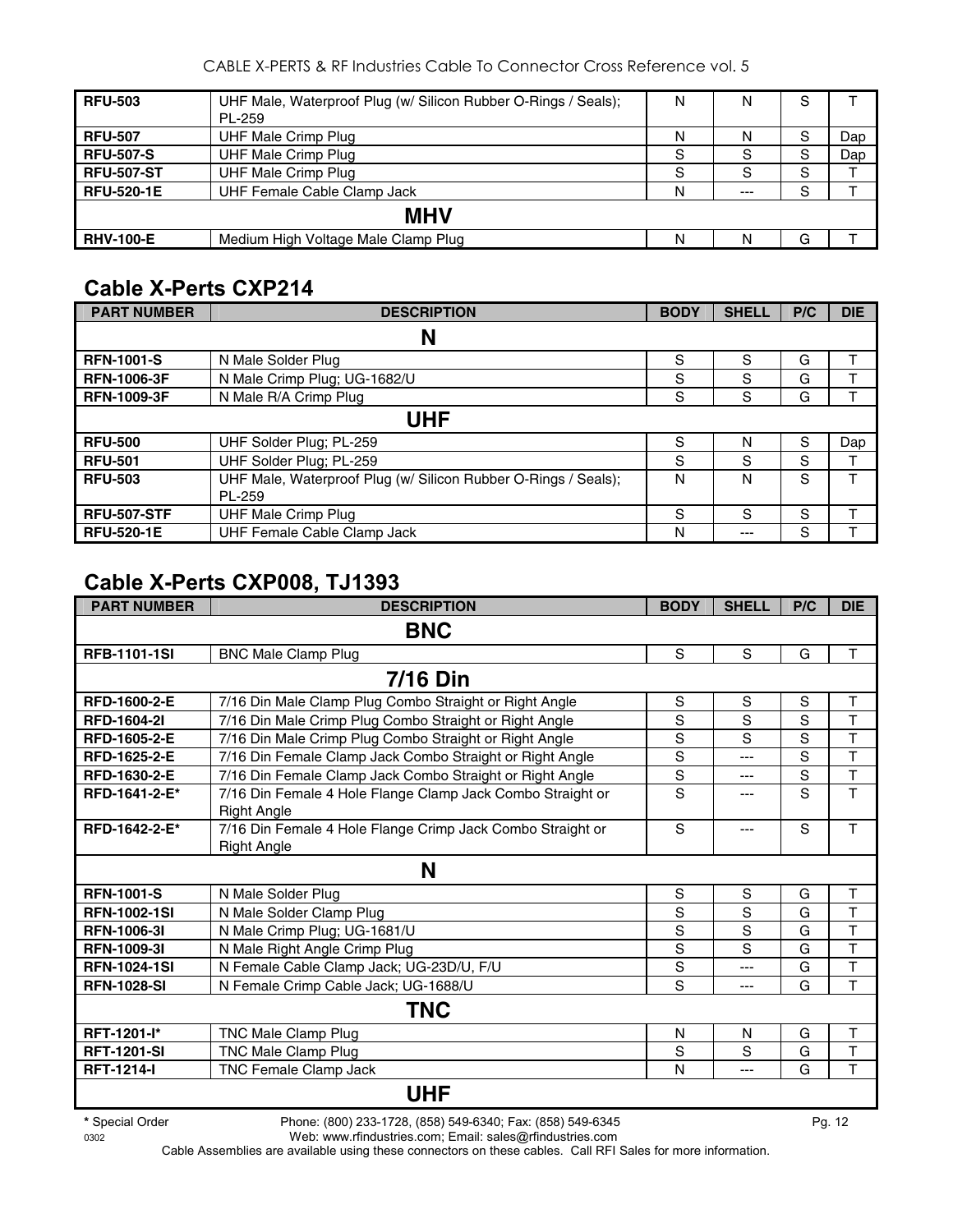CABLE X-PERTS & RF Industries Cable To Connector Cross Reference vol. 5

| <b>RFU-500</b>          | UHF Male Solder Plug                                     | S | N     | S | Dap |  |  |  |
|-------------------------|----------------------------------------------------------|---|-------|---|-----|--|--|--|
| <b>RFU-501</b>          | <b>UHF Male Solder Plug</b>                              | S | S     | S |     |  |  |  |
| <b>RFU-503</b>          | UHF Male Clamp Plug, Waterproof w/Silicon Rubber O-Rings | N | N     | S |     |  |  |  |
| <b>RFU-507-SI</b>       | <b>UHF Male Crimp Plug</b>                               | S | S     | S |     |  |  |  |
| <b>RFU-520-I*</b>       | <b>UHF Female Clamp Jack</b>                             | N | $---$ | S |     |  |  |  |
| <b>Reverse Polarity</b> |                                                          |   |       |   |     |  |  |  |
| RP-1006-31              | N Reverse Polarity Male Crimp Plug                       | N | N     | G |     |  |  |  |
| <b>RP-1028-I</b>        | N Reverse Polarity Female Crimp Jack                     | N | N     | G |     |  |  |  |
| <b>RP-1202-I</b>        | TNC Reverse Polarity Male Crimp Plug                     | N | $---$ | G |     |  |  |  |
| <b>RP-1216-I</b>        | TNC Reverse Polarity Female Crimp Jack                   | N | $---$ | G |     |  |  |  |
| <b>RP-3000-I</b>        | SMA Reverse Polarity Male Crimp Plug                     | N | N     | G |     |  |  |  |
|                         | <b>SMA</b>                                               |   |       |   |     |  |  |  |
| <b>RSA-3000-I</b>       | SMA Male Crimp Plug                                      | N | N     | G |     |  |  |  |

#### **Cable X-Perts CXP006**

| <b>PART NUMBER</b>                                                                                                                                                                                                                                                                                                                                                                                                                                                                      | <b>DESCRIPTION</b>                        | <b>BODY</b> | <b>SHELL</b> | P/C | <b>DIE</b> |
|-----------------------------------------------------------------------------------------------------------------------------------------------------------------------------------------------------------------------------------------------------------------------------------------------------------------------------------------------------------------------------------------------------------------------------------------------------------------------------------------|-------------------------------------------|-------------|--------------|-----|------------|
|                                                                                                                                                                                                                                                                                                                                                                                                                                                                                         | <b>BNC</b>                                |             |              |     |            |
| <b>RFB-1707-Q</b>                                                                                                                                                                                                                                                                                                                                                                                                                                                                       | <b>BNC Male Crimp Plug</b>                | N           | N            | G   |            |
| <b>RFB-1710-Q</b>                                                                                                                                                                                                                                                                                                                                                                                                                                                                       | BNC Male Right Angle Crimp Plug           | N           | N            | G   |            |
| <b>RFB-1717-Q</b>                                                                                                                                                                                                                                                                                                                                                                                                                                                                       | BNC Female Crimp Rear Mount Bulkhead Jack | N           | $---$        | G   |            |
| <b>RFB-1724-Q</b>                                                                                                                                                                                                                                                                                                                                                                                                                                                                       | <b>BNC Female Crimp Jack</b>              | N           | $---$        | G   |            |
|                                                                                                                                                                                                                                                                                                                                                                                                                                                                                         | <b>TNC</b>                                |             |              |     |            |
| <b>RFT-1803-Q</b>                                                                                                                                                                                                                                                                                                                                                                                                                                                                       | <b>TNC Male Crimp Plug</b>                | N           | N            | G   | D          |
| $\sim$ $\blacksquare$ $\blacksquare$ $\blacksquare$ $\blacksquare$ $\blacksquare$ $\blacksquare$ $\blacksquare$ $\blacksquare$ $\blacksquare$ $\blacksquare$ $\blacksquare$ $\blacksquare$ $\blacksquare$ $\blacksquare$ $\blacksquare$ $\blacksquare$ $\blacksquare$ $\blacksquare$ $\blacksquare$ $\blacksquare$ $\blacksquare$ $\blacksquare$ $\blacksquare$ $\blacksquare$ $\blacksquare$ $\blacksquare$ $\blacksquare$ $\blacksquare$ $\blacksquare$ $\blacksquare$ $\blacksquare$ |                                           |             |              |     |            |

#### **Cable X-Perts 5915**

| <b>PART NUMBER</b> | <b>DESCRIPTION</b>                               | <b>BODY</b> | <b>SHELL</b> | P/C | <b>DIE</b> |
|--------------------|--------------------------------------------------|-------------|--------------|-----|------------|
|                    | <b>BNC</b>                                       |             |              |     |            |
| <b>RFB-1707-R</b>  | <b>BNC Male Crimp Plug</b>                       | N           | N            | G   |            |
| <b>RFB-1710-R*</b> | BNC Male Right Angle Crimp Plug                  | N           | N            | G   |            |
| <b>RFB-1717-R*</b> | <b>BNC Female Crimp Rear Mount Bulkhead Jack</b> | N           | $---$        | G   |            |
| <b>RFB-1724-R*</b> | <b>BNC Female Crimp Jack</b>                     | N           | $---$        | G   |            |

#### **Cable X-Perts CXP011**

| <b>PART NUMBER</b> | <b>DESCRIPTION</b>         | <b>BODY</b> | <b>SHELL</b> | P/C    | <b>DIE</b> |
|--------------------|----------------------------|-------------|--------------|--------|------------|
|                    | <b>BNC</b>                 |             |              |        |            |
| <b>RFB-1707-R1</b> | <b>BNC Male Crimp Plug</b> | Ν           | N            | $\sim$ |            |

#### **Cable X-Perts TJ1179**

| <b>PART NUMBER</b> | <b>DESCRIPTION</b>                                         | <b>BODY</b> | <b>SHELL</b> | P/C | <b>DIE</b> |  |  |
|--------------------|------------------------------------------------------------|-------------|--------------|-----|------------|--|--|
|                    | <b>BNC</b>                                                 |             |              |     |            |  |  |
| <b>RFB-1707-S</b>  | <b>BNC Male Crimp Plug</b>                                 | N           | N            | G   |            |  |  |
| <b>RFB-1710-S*</b> | <b>BNC Male Right Angle Crimp Plug</b>                     | N           | N            | G   | D          |  |  |
| <b>RFB-1717-S</b>  | BNC Female Crimp Rear Mount Bulkhead Jack                  | N           | ---          | G   |            |  |  |
| <b>RFB-1724-S</b>  | <b>BNC Female Crimp Jack</b>                               | N           | ---          | G   |            |  |  |
| Mini-SMB 75 Ohm    |                                                            |             |              |     |            |  |  |
| RSB-200-1-179      | SMB Crimp Plug, for RG-179/U Only                          | G           |              | G   |            |  |  |
| RSB-210-1-179      | SMB Right Angle Crimp Plug, for RG-179/U Only              | G           | ---          | G   |            |  |  |
| RSB-220-1-179      | SMB Crimp Jack, for RG-179/U Only                          | G           | ---          | G   |            |  |  |
| * Special Order    | Phone: (800) 233-1728, (858) 549-6340; Fax: (858) 549-6345 |             |              |     | Pg. 13     |  |  |

0302 Web: www.rfindustries.com; Email: sales@rfindustries.com

Cable Assemblies are available using these connectors on these cables. Call RFI Sales for more information.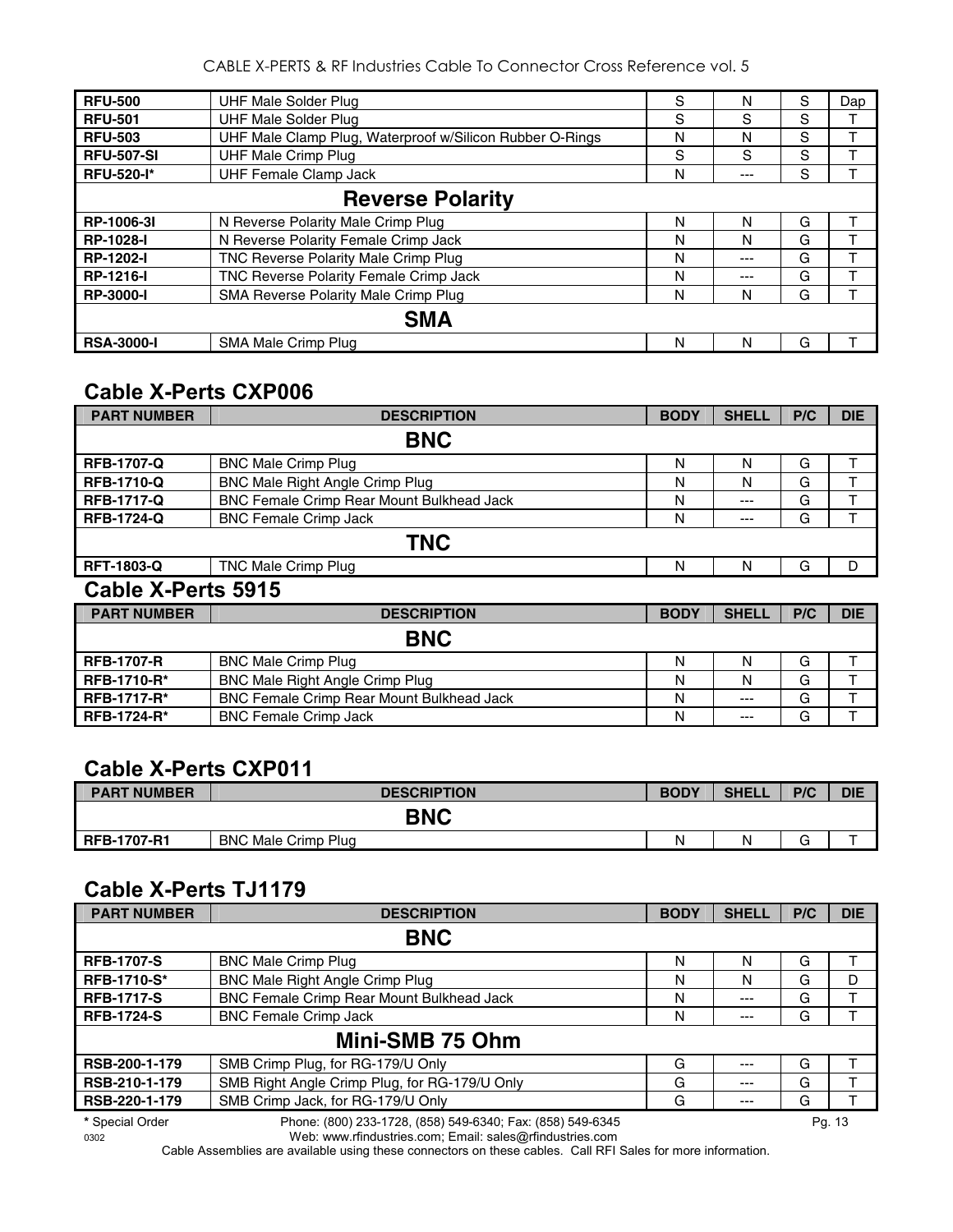| RSB-221-1-179      | SMB Bulkhead Crimp Jack, for RG-179/U Only            | G | $---$ | G |  |  |
|--------------------|-------------------------------------------------------|---|-------|---|--|--|
| SMB 75 Ohm         |                                                       |   |       |   |  |  |
| RSB-300-1-179      | SMB Crimp Plug, for RG-179/U Only                     | G | $---$ | G |  |  |
| <b>RSB-301-179</b> | SMB Crimp Plug, with Locking Shell, for RG-179/U Only | N | $---$ | G |  |  |
| RSB-310-1-179      | SMB Right Angle Crimp Plug, for RG-179/U Only         | G | $---$ | G |  |  |

#### **Cable X-Perts TJ1180**

| <b>PART NUMBER</b>     | <b>DESCRIPTION</b>                        | <b>BODY</b> | <b>SHELL</b> | P/C | <b>DIE</b> |  |
|------------------------|-------------------------------------------|-------------|--------------|-----|------------|--|
| <b>BNC</b>             |                                           |             |              |     |            |  |
| <b>RFB-1707-S1</b>     | <b>BNC Male Crimp Plug</b>                | N           | N            | G   |            |  |
| <b>RFB-1710-S1</b>     | BNC Male R/A Crimp Plug                   | N           | N            | G   |            |  |
| <b>RFB-1717-S1</b>     | BNC Female Crimp Rear Mount Bulkhead Jack | N           | ---          | G   | т          |  |
| <b>RFB-1724-S1</b>     | <b>BNC Female Crimp Jack</b>              | N           | ---          | G   | т          |  |
|                        | Mini-SMB 75 Ohm                           |             |              |     |            |  |
| <b>RSB-200-1-179DS</b> | Mini-SMB Crimp Plug                       | G           | $- - -$      | G   | т          |  |
| <b>RSB-210-1-179DS</b> | Mini-SMB Right Angle Crimp Plug           | G           | ---          | G   | т          |  |
| <b>RSB-220-1-179DS</b> | Mini-SMB Crimp Jack                       | G           | ---          | G   | т          |  |
| <b>RSB-221-1-179DS</b> | Mini-SMB Crimp Jack                       | G           | ---          | G   | ᠇          |  |
|                        | SMB 75 Ohm                                |             |              |     |            |  |
| <b>RSB-300-1-179DS</b> | <b>SMB Crimp Plug</b>                     | G           | ---          | G   | т          |  |
| <b>RSB-301-179DS</b>   | SMB Crimp Plug, with Locking Shell        | N           | ---          | G   |            |  |
| <b>RSB-310-1-179DS</b> | SMB Right Angle Crimp Plug                | G           | ---          | G   |            |  |

#### **Cable X-Perts CXP08XB, CXP08XC, LMR240, LMR240UF**

| <b>PART NUMBER</b>  | <b>DESCRIPTION</b>                                        | <b>BODY</b> | <b>SHELL</b> | P/C | <b>DIE</b> |  |  |
|---------------------|-----------------------------------------------------------|-------------|--------------|-----|------------|--|--|
| <b>BNC</b>          |                                                           |             |              |     |            |  |  |
| <b>RFB-1101-1X</b>  | BNC Male Clamp Solder Plug; UG-959A/U                     | N           | N            | G   | D          |  |  |
| <b>RFB-1107-1X</b>  | <b>BNC Male Crimp Plug</b>                                | N           | N            | G   | D          |  |  |
| <b>RFB-1110-X</b>   | BNC Male R/A Crimp Plug                                   | N           | N            | G   | T          |  |  |
| <b>RFB-1124-1X</b>  | <b>BNC Female Crimp Jack</b>                              | N           | $---$        | G   | D          |  |  |
|                     | <b>7/16 Din</b>                                           |             |              |     |            |  |  |
| <b>RFD-1600-2-X</b> | 7/16 Din Male Clamp Plug Combo Straight or Right Angle    | S           | S            | S   | Τ          |  |  |
| <b>RFD-1605-2-X</b> | 7/16 Din Male Crimp Plug Combo Straight or Right Angle    | S           | S            | S   | T          |  |  |
| <b>RFD-1625-2-X</b> | 7/16 Din Female Clamp Jack Combo Straight or Right Angle  | S           | ---          | S   | T          |  |  |
| RFD-1630-2-X        | 7/16 Din Female Crimp Jack Combo Straight or Right Angle  | S           | ---          | S   | T          |  |  |
| RFD-1641-2-X*       | 7/16 Din Female 4 Hole Flange Clamp Combo Straight or R/A | S           | $---$        | S   | T          |  |  |
| <b>FME</b>          |                                                           |             |              |     |            |  |  |
| <b>RFE-6050-X</b>   | FME Female Crimp Jack                                     | N           | ---          | G   | т          |  |  |
| N                   |                                                           |             |              |     |            |  |  |
| <b>RFN-1001-S</b>   | N Male Solder Plug                                        | S           | S            | G   | T          |  |  |
| <b>RFN-1004-1SX</b> | N Male Clamp Plug                                         | S           | S            | G   | T          |  |  |
| <b>RFN-1007-2SX</b> | N Male Crimp Plug                                         | S           | S            | G   | T          |  |  |
| <b>RFN-1009-X*</b>  | N Male Right Angle Crimp Plug                             | S           | S            | G   | T          |  |  |
| RFN-1009-X-04       | N Male Right Angle Crimp Plug                             | N           | N            | G   | T          |  |  |
| <b>RFN-1026-1X</b>  | N Female Clamp Jack                                       | S           | ---          | G   | T          |  |  |
| <b>RFN-1029-SX</b>  | N Female Crimp Jack                                       | S           | ---          | G   | T          |  |  |